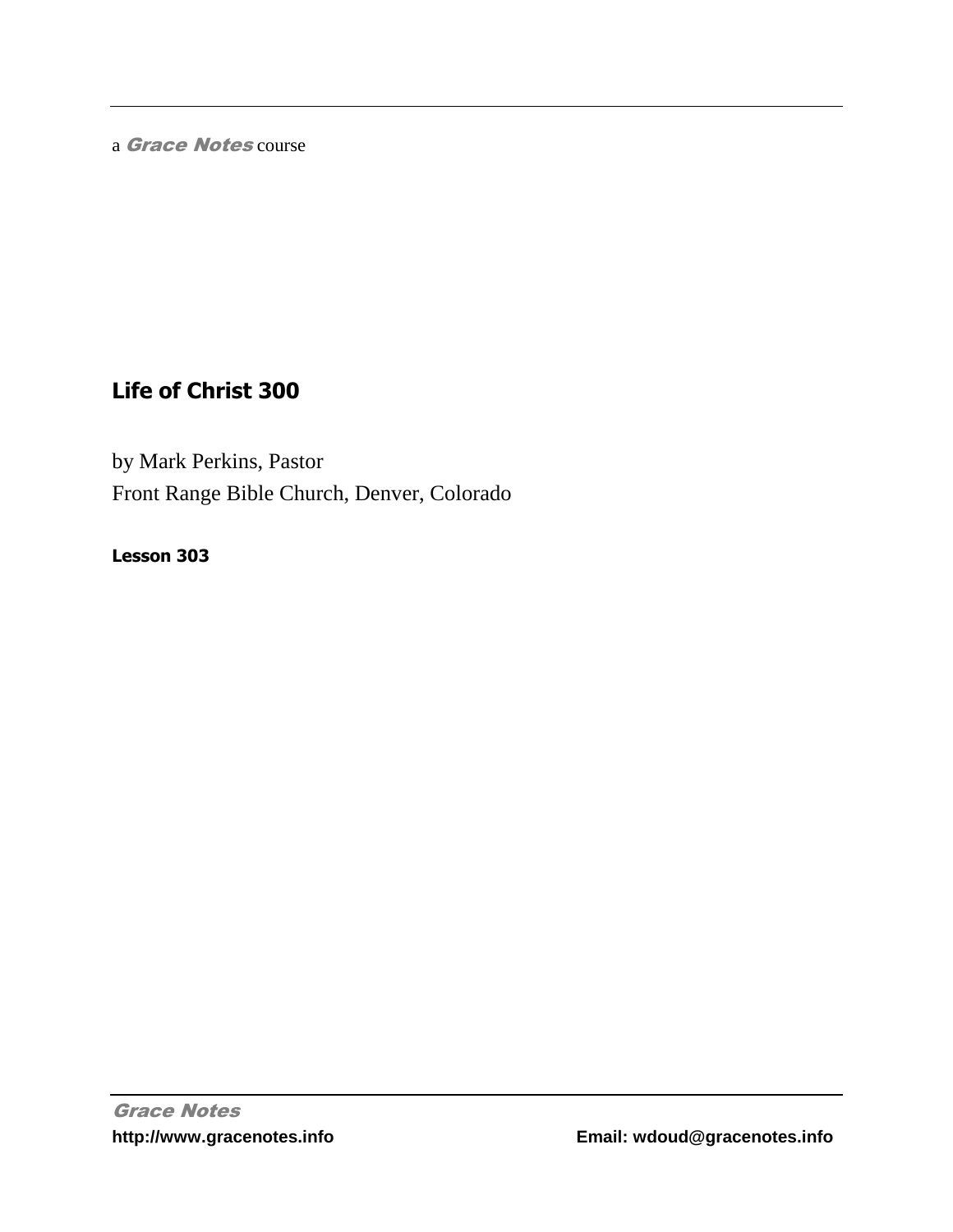# Life of Christ 303

# **Contents**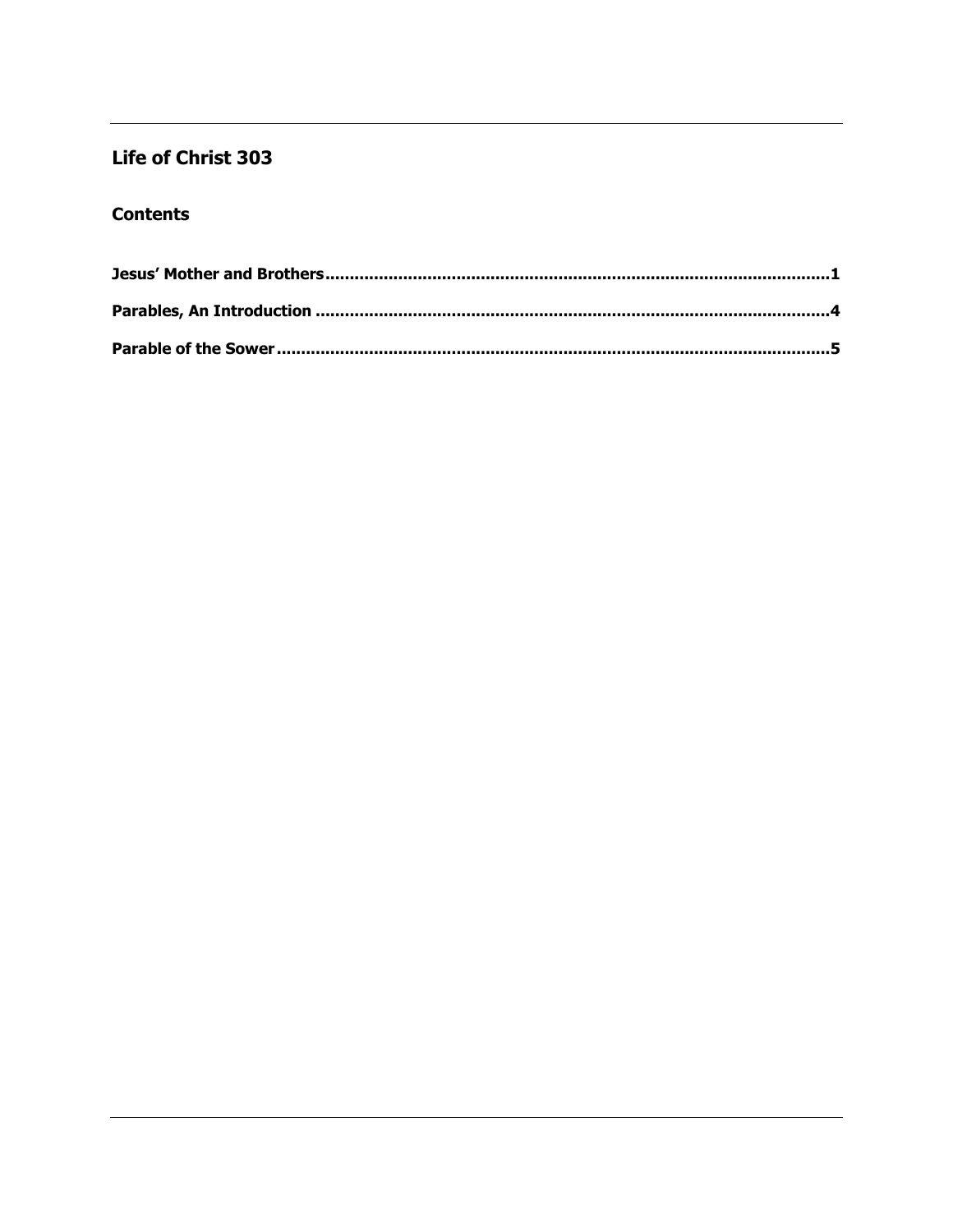## <span id="page-2-0"></span>**Jesus' Mother and Brothers**

#### Matthew 12:46-50

"(46) While He is still speaking to the crowd, behold His mother and His brothers were standing outside seeking to speak to Him. (47) And someone said to Him, 'Behold your mother and your brothers stand outside seeking to speak to you.' (48) And after formulating an answer, He said to the one speaking to Him, 'Who is My mother and who are My brothers?' (49) And extending His hand upon His mother He said, 'Behold my mother and my brothers. (50) For whoever might do the will of My Father Who is in heaven, He is my brother and sister and mother."

#### Mark 3:31-35

"(31) And His mother and His brothers came, and standing outside they sent to Him calling Him. (32) And a crowd was sitting down around Him, and they said to Him, 'Behold your mother and your brothers are outside seeking You.' (33) And after formulating an answer He says to them, "Who are my mother and brothers?' (34) And looking around at those sitting around Him in a circle, He says, 'Behold, my mother and my brothers. (35) Whoever does the will of God, this one is my brother and sister and mother.'

#### Luke 8:19-21

"(19) And His mother and brothers appeared to His side and they were unable to meet because of the crowd. (20) But he announced to Him, 'Your mother and Your brothers stand outside, wishing to see You. (21) After formulating an answer He said to them, 'My mother and my brothers: they are hearing and doing the Word of God.'"

#### Exposition.

The historical record benefits in a few ways from a harmony. You can see where it was the intent of the Holy Spirit to produce a version with complete details, and indeed the task was done.

This little passage easily breaks down into two parts: the situation and reply.

The situation is this: "While He was still speaking to the crowd, behold His mother and His brothers were standing outside seeking to speak to Him, and they were unable to meet because of the

crowd. And the crowd sat down around Him. His mother and brothers sent to Him, and someone announced to Him, 'Behold your mother and brothers are outside seeking to speak to you.'"

This is a continuation of the last passage.

Christ went into a house, Mark 3:20.

Many people left, famished, Mark 3:21.

Christ debated with the Scribes and Pharisees over the nature of the exorcism He had performed through the power of the Spirit.

And now He is still there in that same house.

While He is still speaking, telling the Scribes and Pharisees the illustration of the demon-possessed man, Christ's mother and His brothers came up to the house.

But the crowd was around the house, and in the house, and so they were quite unable to reach Him.

For what reason they wanted to see Him, it is not clear; but they have traveled to see their most famous family member.

Perhaps just a friendly family visit.

Perhaps to see for themselves what miracles He was doing.

The crowd was sitting down around Him. You can see in a large room of the house, Christ standing in the middle, and a crowd sitting down around Him. Most are Scribes and Pharisees.

So His mother and brothers send to Him. A messenger comes into the house from outside, and announces to Him, "Behold, your mother and brothers are outside seeking to speak to you.'

The last reference to Christ's family occurred in Luke 4:16-31, or so it is assumed. In that passage, Christ returned to Nazareth and was rejected. It was His hometown, and so He certainly would have seen His family then. That was Autumn of 27 AD It is now likely mid to late 28 AD, so approximately a year has passed.

But Christ did indeed think about His mother. This is in evidence when He heals the widow's son at Nain, Luke 7:11-17.

Of course these people of Christ's family are no slouches.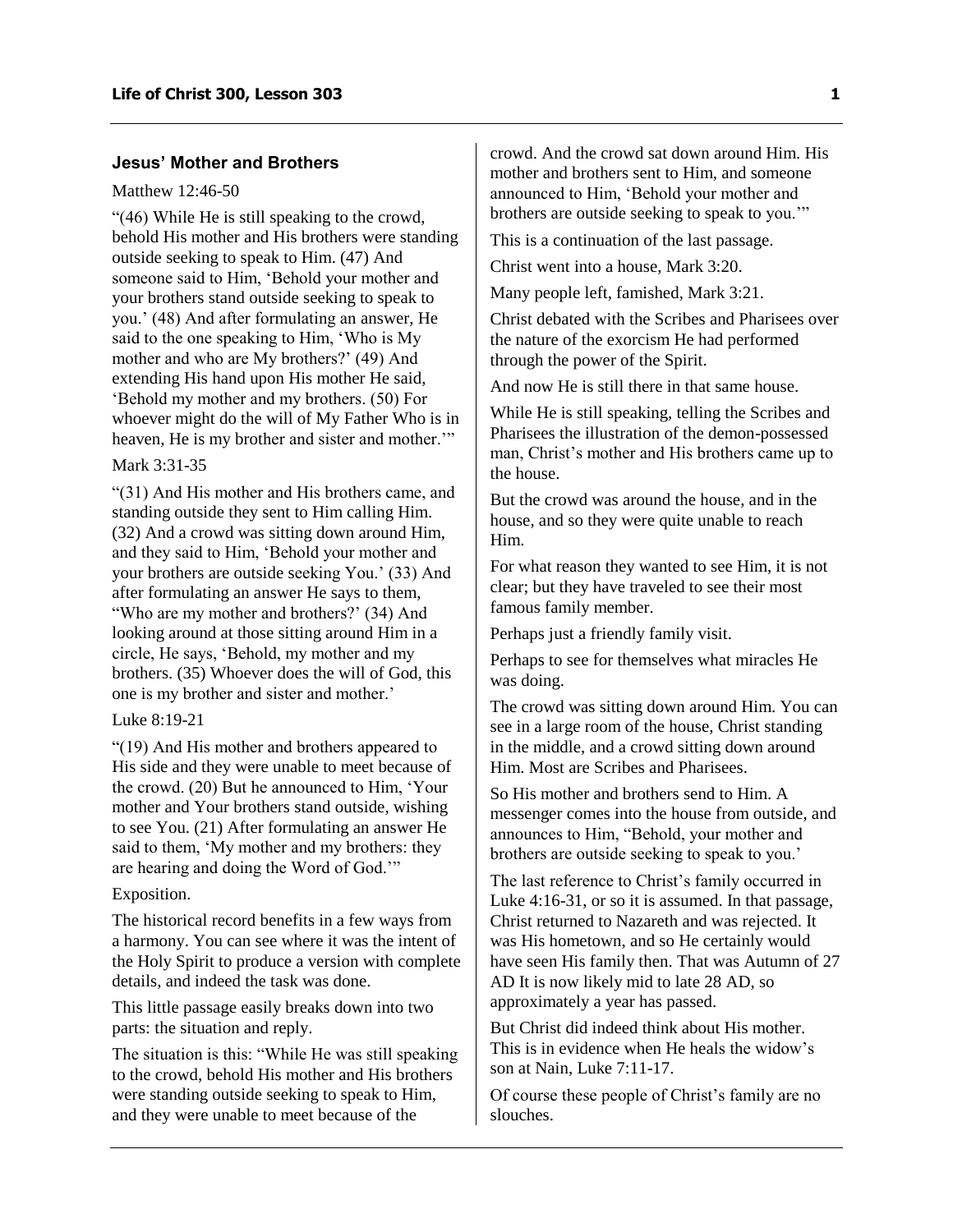Mary is a really wonderful believer; of her we already have some history.

Mark 6:3 names four brothers of Christ - James and Joses and Judas and Simon.

John 7:1-13 portrays Jesus going to the feast of booths; this would be about one year from the time of our own passage, because the feast of booths is an October feast.

(1) Verse three of that chapter has Jesus' brothers attempting to persuade Him to do something against the will of God.

(2) Verse five comes out and says that not even His brothers were believing in Him.

But Acts 1:14 has Mary and the brothers of Jesus praying together immediately after the ascension.

And indeed it was appropriate for James the brother of Jesus to write the very first book of the New Testament.

But at this time, it seems likely that Christ's family shares the unbelief of the town of Nazareth. Indeed Christ would say so in just a few short weeks.

Mark 6:4, "And Jesus said to them, 'A prophet is not without honor except in his home town and among his own relatives and in his own household.'

The reply is this: "And after formulating an answer He said to them, 'Who is My mother, and who are my brothers? And looking around at those sitting around Him in a circle while extending His hand upon His mother He said, 'Behold, My mother and my brothers. Whoever does the will of My Father Who is in heaven, this one is my brother and sister and mother. My mother and my brothers: they are hearing and doing the Word of God."

Christ thought about this; He formulated an answer. Even with so mundane an event as a family visit.

But this was a difficult family visit, because they did not believe in Him. It is quite possible within the context of Mark 6:4 that even His own mother had strayed from belief in Him under the peer pressure of her fellow townsmen and women.

Many of you may also come from families that do not believe; from having spouses and children and parents and brothers and sisters who do not believe as you do.

Our Lord confronted this same challenge in life.

(1) Indeed, Hebrews 2:17-18 says, "(17) Therefore, He had to be made like His brethren in all things, so that He might become a merciful and faithful high priest in things pertaining to God, to propitiation for the sins of the people. (18) For since He himself was tempted in that which he has suffered, He is able to come to the aid of those who are tempted."

(2) Hebrews 4:15-16 follows up with this, " $(15)$ For we do not have a high priest who cannot sympathize with our weaknesses, but One who has been tempted in all things as we are, yet without sin. (16) Therefore let us draw near with confidence to the throne of grace, so that we may receive mercy and find grace to help in time of need."

Many people find that the unbelief of their families and loved ones is one of the most heartbreaking challenges in life. Christ went through this, and in the end, some at least remained faithful.

There are certain things that you can do to remain faithful to God and give the best possible witness to your family.

(1) Fulfill God's plan for your life by keeping your priorities straight. An unbelieving family is one of the greatest distractions that this life might offer.

(a) For Christ to see His brothers and maybe even His mother in an unbelieving state must have been emotional and distracting for Him. He did right by stating what He is about to state in our study.

(b) And you will at least receive vindication for your right priorities; if not now, then certainly before the throne of grace in eternity.

(2) Pray for your family; ask God to intervene in their lives in dynamic ways so that they understand His presence in their lives. And do not give up in these prayers. The timing may not be right for years and years.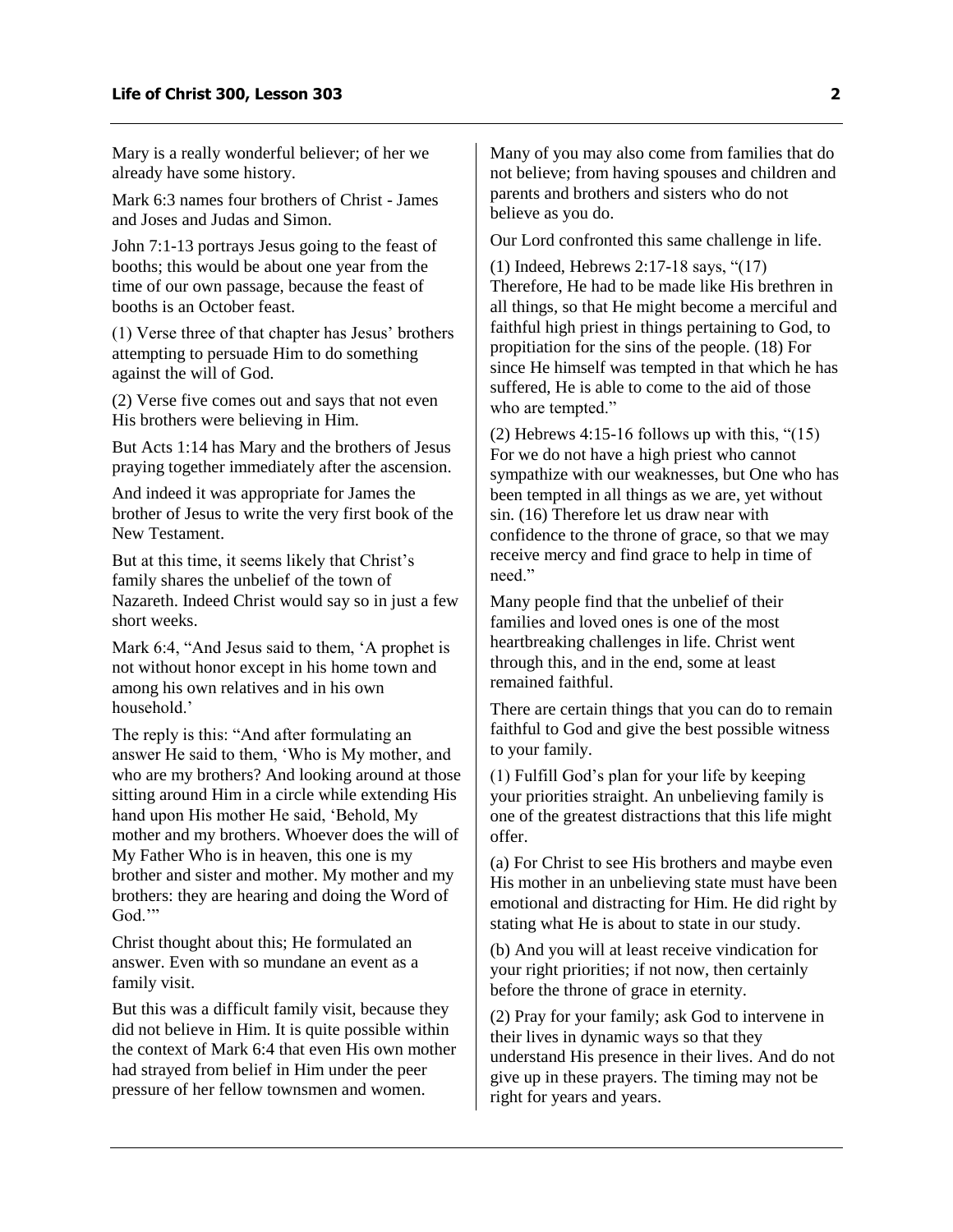(3) Remind yourself again and again that attitude is the greatest argument.

(a) As a wife you must apply 1 Peter  $3:1-6$ : "(1) Likewise, you women, obey your own husbands, in order that also if any [of them] disobey the word, through the conduct of their wives they might be won without a word, (2) after observing in respect your pure behavior - (3) concerning which: do not let your adornment be external, the braiding of hair and the wearing of gold or wearing of clothes, (4) but [let it be] the hidden person of the heart in the imperishable quality of a humble and relaxing spirit, who is of great value in the presence of God. (5) For so [it was] also when the holy women who hoped unto God were adorning themselves by remaining under the authority of their own husbands - (6) like Sarah submitted to Abraham, calling Him Lord, whose children you become by doing good and not fearing a single fear."

· You can easily perceive that Peter is preaching attitude.

· This is especially emphasized by the exhortation of verse one, 'they might be won without a word.' This is Peter's objective for husbands through the Holy Spirit.

· Winning someone without saying a word is a fantastic accomplishment indeed. It is done through observation; the man observes the pure behavior of his wife, her inner beauty, and is convinced of the virtues of the Christian way of life.

· So the woman's inner beauty is that she has a humble and relaxing spirit, that is, mental attitude. She is a great person for her husband to be around.

(b) As a husband you must apply 1 Peter 3:7: "You husbands likewise, live together [with your wives] according to a fact: pay honor as with a female weaker vessel, so also with a fellow heir of the grace of life, so that your prayers might not be hindered."

· The husband's winning attitude is described by Peter as paying honor.

· You believing husbands are to honor your wives (believing or unbelieving) as the gift from God that she is.

· The woman is the first gift to man chronologically; she precedes even Christ according to a time-reckoning.

· She is the second most important gift according to importance. Therefore she is to be honored!

(c) As children you must apply Ephesians 6:1-3: "(1) Children, obey your parents in the Lord, for this is right. (2) Honor your father and mother (which is the first commandment with a promise), (3) so that it may be well with you, and that you may live long on the earth."

(d) As parents you must apply Ephesians 6:4: "Fathers, do not provoke your children to anger, but bring them up in the discipline and instruction of the Lord."

(4) Look for the right time and the right words to speak, if the opportunity should present itself.

(a) The Holy Spirit will guide you in what to say, according to what truth you have accumulated and inculcated in your life.

(b) But whatever is spoken must stay within the guidelines of attitude!

Therefore Christ asks a question to get the ball rolling: "Who are my mother and my brothers?"

This question is rhetorical by nature; Christ does not expect to hear an answer from anyone in the crowd.

But you see, neither does Christ expect anyone to have an answer. It is really the kind of question that is designed to stimulate thought. It is designed so that the crowd will say, 'Huh? Whaddya mean?'

When you ask a question that has no clear answer, and even would seem like a really weird question, it catches the attention of the audience, and makes them think about where you are going with the true answer.

Matthew 12:49 contains an important detail: Christ extended His hand upon His mother. She at least has entered the room, if not His brothers as well.

By performing this small gesture, our Lord includes Mary in the circle of those who are spiritually nominated into His family.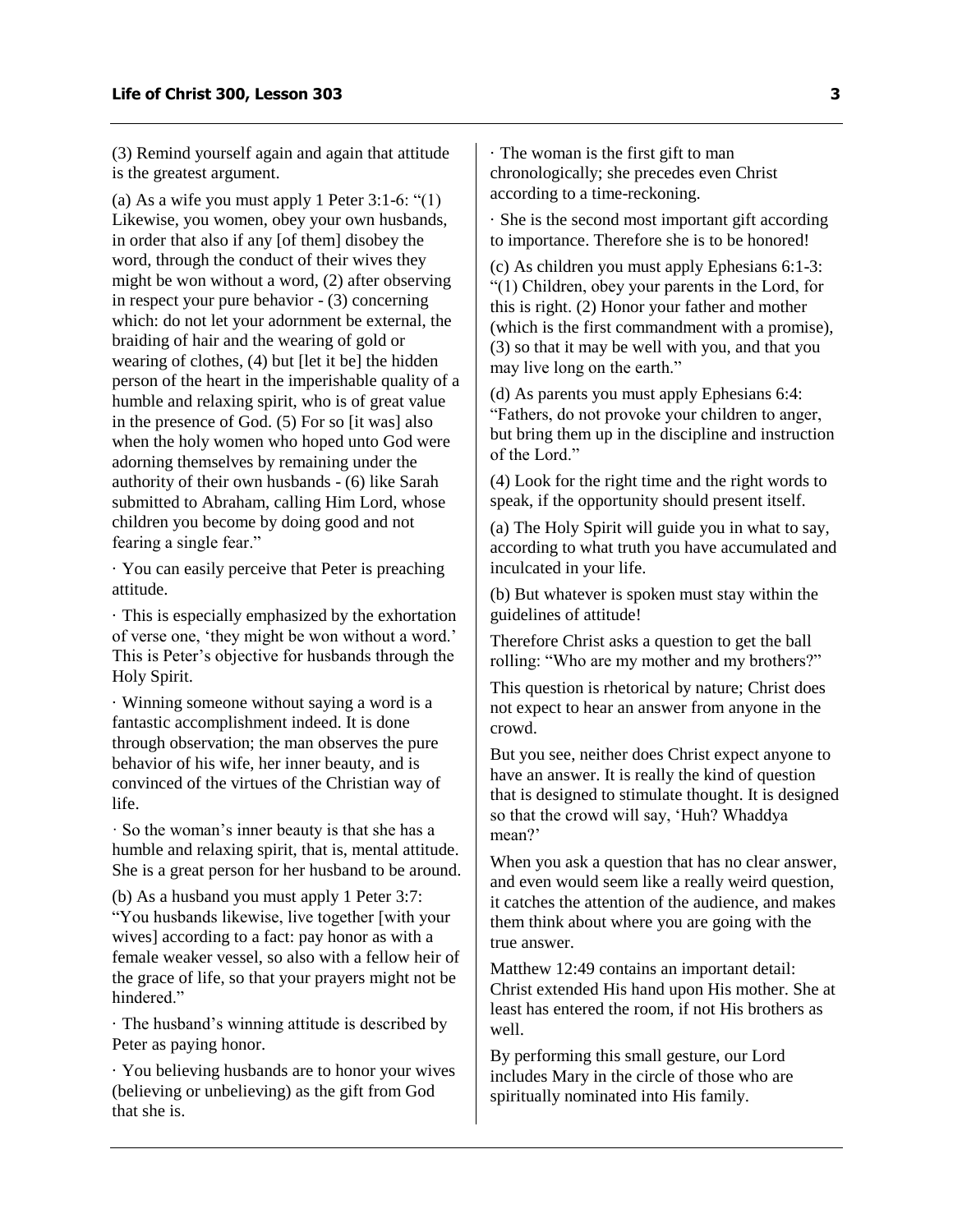But not his brothers. And the other passages about His brothers are not good. They at least for now are not a part of His spiritual family. They would certainly be later.

And then Christ opens up His family to a much wider interpretation - all who do the will of His Father, all who hear the word of God and do it.

Look at how Christ interprets doing the will of God; it is hearing the word of God and doing it.

Let's turn to Romans 12 and see how the first two verses of this chapter corroborate Christ's take on the will of God.

This wider interpretation is interesting and inspiring.

(1) Christ communicates the principle that Spirit and truth are thicker than blood.

(2) That our true and lasting and eternal family has to do with spiritual matters.

(3) There is the family of all believers, and then there is even the immediate family of mature believers.

(4) The writers of the New Testament stayed faithful to this definition, and the 'brethren' became a designation for Christians. It was common for believers of the first century to address one another as 'brother' and 'sister.'

(5) Although the concept is often abused, and commonly comes across as false and silly, at least the idea that we are spiritually related to Christ should remain.

(a) And remember, this is not just about being a Christian; the will of God covers so much more than that.

(b) The will of God has more to do with maturity than just simple belief in Jesus Christ, although that has its part in God's will, too.

(6) Understanding yourself as spiritually related to Christ should create a sense of esprit de corps in you.

(a) It should stand as motivation to continue your momentum, since spiritual momentum unto maturity is the real standard for being a brother and sister of Christ's.

(b) It should give you confidence, because Christ successfully completely His battery of tests. He was the prototype, and His testing was severe. If He did it, you can do it too.

(c) It should build up a sense of self-esteem inside of you.

### <span id="page-5-0"></span>**Parables, An Introduction**

Matthew 13:1-3a; Mark 4:1-2; Luke 8:4

Matthew 13:1-3a, "(1) At that time, Jesus, after leaving the house, was sitting by the sea; (2) And many crowds were gathered to Him, so that after embarking into a boat He sat down, and all the crowd had sat upon the shore. (3) And He spoke many things to them in parables.

Mark 4:1-2, "(1) And He began to teach again beside the sea; and a large crowd gathered to him, so that after embarking into a boat He sat on the sea, and all the crowd was on the land next to the sea. (2) And He taught them many things in parables and He said to them in His teaching..."

Luke 8:4, "And when a large crowd was coming together and going around to each city with Him, He said through a parable..."

Exposition.

The description is so simple that little commentary is necessary.

Even after the incident with the Pharisees over demon possession, and their attempt to slander His ministry, Christ apparently has more crowds than ever.

He is still in the region of the Sea of Galilee, and indeed this incident takes place near the shore of that sea.

But there is a significant switch in teaching style here that deserves comment. He begins to teach in parables.

A parable is a simple story used to illustrate a principle of doctrine. It represents a simplification of that principle for the sake of communication. As such, it is certainly a compromise.

A parable is a compromise because it increases the time allotted to teach the doctrine; it focuses on a single principle within that doctrine. It is not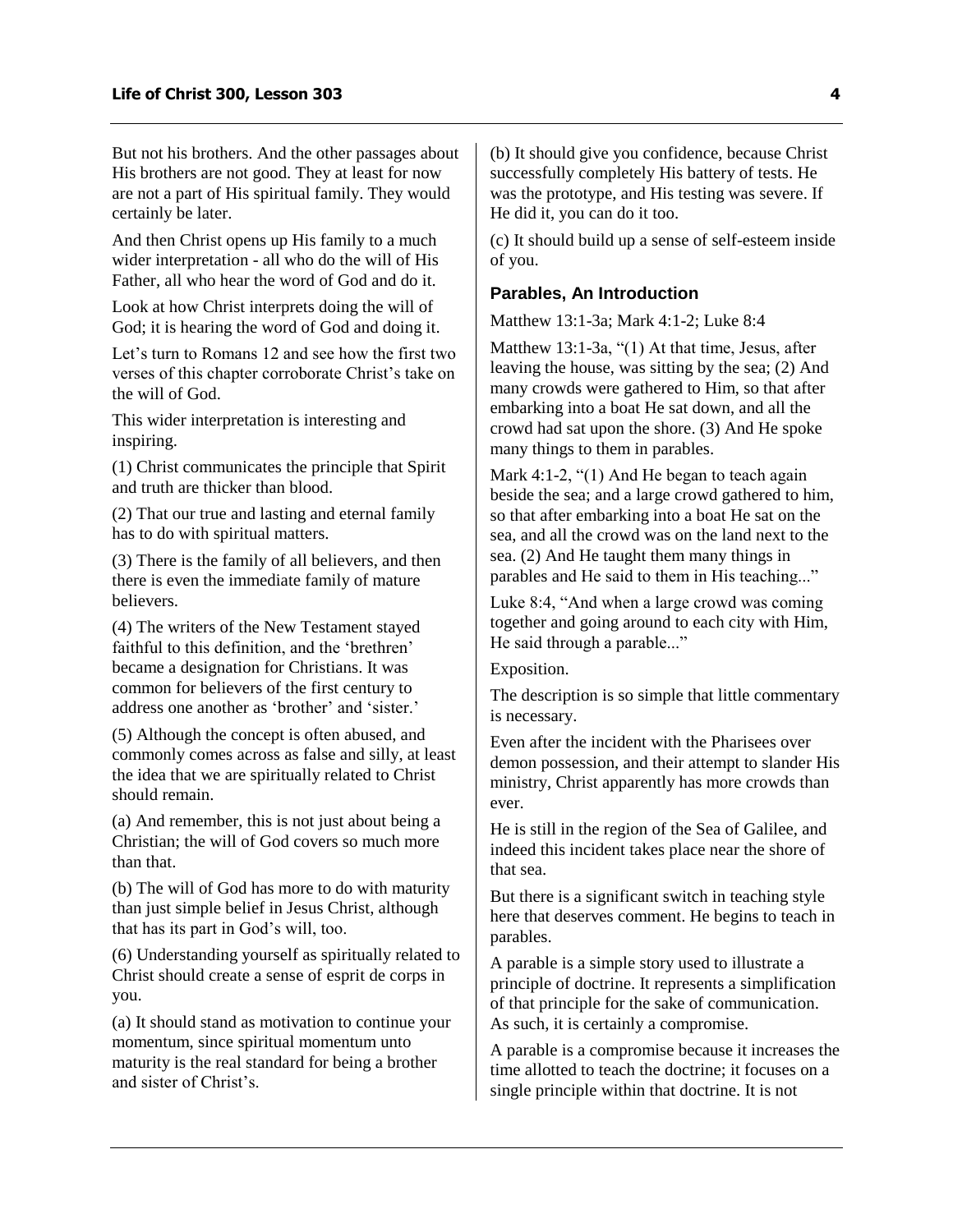nearly as time efficient as teaching a number of principles point by point.

A parable is a compromise because it is seldom a perfect fit. Analogies always have their limits.

This is not the first time that Christ has employed parables, but He does so somewhat sparingly.

It is apparent that Christ employs rhetoric all the time. "Rhetoric is the art of oratory, especially the persuasive use of language to influence the thoughts and actions of listeners." - The American Heritage Dictionary.

The parable may be a sub-category of rhetoric, but it is generally 'dumbed down' so that it is a device that can communicate to everyone.

And there is nothing wrong with such a strategy in evangelization and in teaching Christian basics.

But in the pursuit of spiritual maturity, illustrating everything is quite inefficient, and slows the advance of those who do not need the illustrations in the first place.

You will observe that Christ employs the parable often, and it is appropriate to His audience. But observe also how less common it is for the writers of the epistles to do so. And Luke's history in Acts has the parable even less often.

The parable was a very popular mode of communication among the Jewish scholars of Christ's day.

Now in the modern science of homiletics, that is, the public speaking of sermons, there is generally more emphasis on the parable than is necessary.

There should be a strong emphasis on rhetoric and effective public speaking.

But taking the time to illustrate every principle in every sermon almost makes certain their immaturity.

Imagine forty minutes a week of Bible teaching, and perhaps fifteen or twenty or more minutes of that in the illustration!

There is no possibility of producing a mature believer at such a slow pace.

There is no possibility, because the intake from the cosmic system will overwhelm such a pitiful effort.

Many people get emotional about illustrations, because illustrations quite often are most effective when they play to the emotions. To remove the emotional from a person's life is a difficult and chancy surgery indeed, and yet that surgery can be spiritual life-saving.

But Jesus Christ used the parable for those who had yet to establish a spiritual autonomy.

But this would be the first time that Christ used the parable to teach kingdom information. It represents a striking departure for Him, and a recognition by Him that the people were not listening.

## <span id="page-6-0"></span>**Parable of the Sower**

Matthew 13:3b-23 Mark 4:3-25 Luke 8:5-18. The Outline. The parable of the sower. The seed on the road. The seed on the rocks. The seed on the thorns. The seed on the good earth. Christ's repeated proclamation. The interrogation concerning the parables. The identity of the inquisitors. The big question. The answer: Distinctions among souls and the necessity of parables for some. The explanation of the consequences of rejection. The prophecy of the negative volition of Israel. The judgment of the disciples by Christ, they are categorized in the worst way. The blessing of sight and hearing for some. The explanation of the parable: The seed sown on the road. The seed sown into the rocks.

The seed sown into the thorns.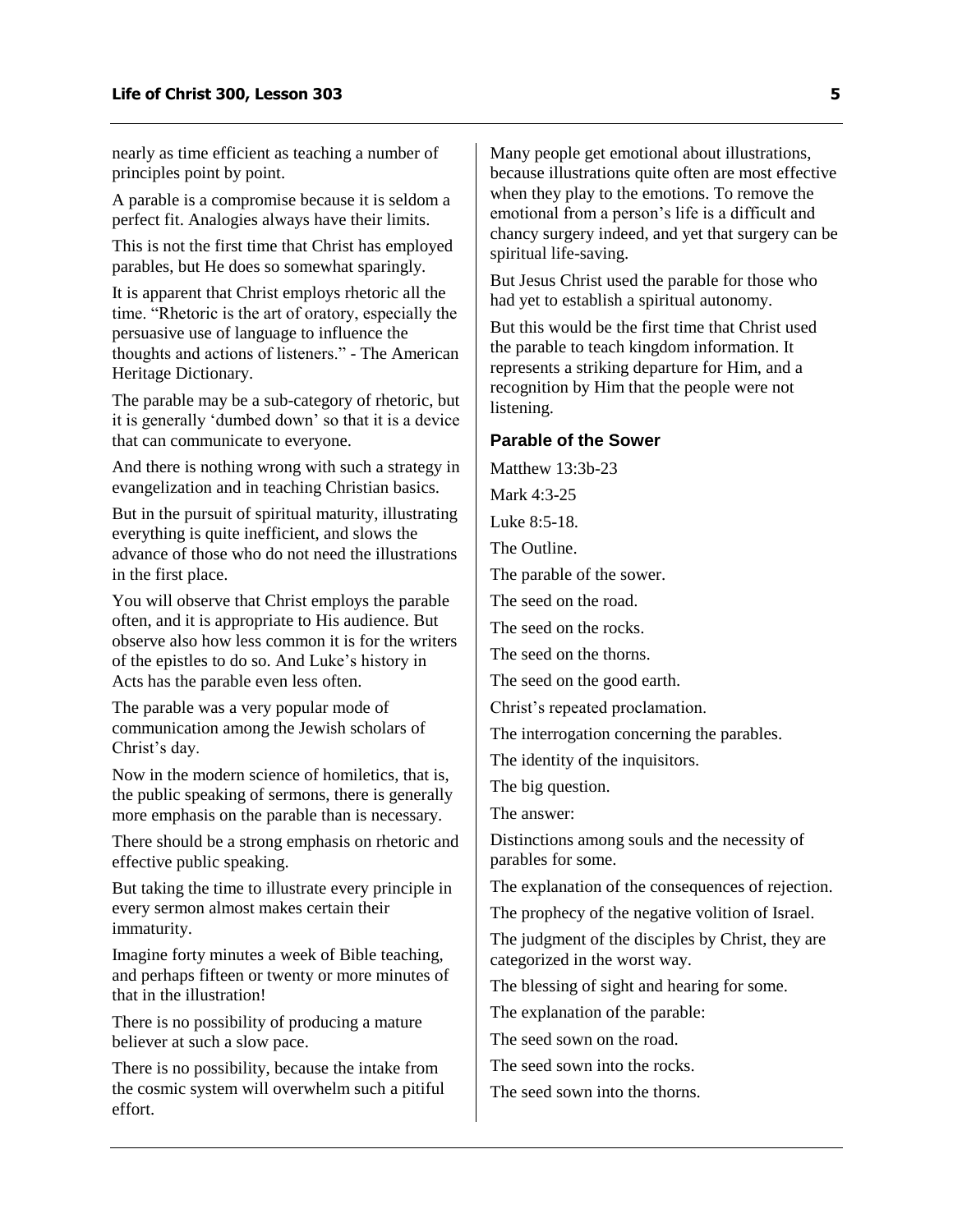The seed sown into good earth.

A general explanation concerning communication from God.

The consequences of hearing the word.

II. The Exposition.

The parable of the sower.

The seed on the road: "'Behold, the sower went out to sow. And while he is sowing some [seed] fell beside the road and was trampled, the birds after coming devoured them."

We are going to save the interpretation of this parable until the end, where it receives clarity through the mind of Christ. Here, we will concentrate on the image alone.

It begins with the verb IDOU, which aims to gain the attention of the listeners. It is an imperative verb that means 'Look.'

Now the sower goes out to sow. This is his profession, and this was a common sight in Israel. Everyone knows what Christ is talking about. It would be as though we said: "The gardener went out to mow."

You will have to impute an ancient concept to this narrative: a man with a bag or vessel of seed, walking along and casting the seed as he goes.

For the sake of efficiency, the seed is scattered by hand with no great scientific precision.

It is not that this poor sower is particularly sloppy in what he does; it was the practice to be inexact, and even sometimes to an extreme.

EN TO SPEIREIN, is 'while sowing.' It is like saying, right in the middle of what he was doing... some seed fell on the road.

Luke adds the idea that the seed on the road gets trampled. An obvious inclusion that was left out by the other two chroniclers of this speech. We will see how trampling fits into the interpretation later.

But nonetheless the birds come and devour the seed.

(1) It is not just that the birds eat the seed; they devour it. The verb KATEPHAGEN makes this description.

(2) The aorist tense of this verb fits the meaning very well. The tense describes an action that occurs in a moment's time. The bird fly onto the road and devour the seed.

(3) The verb itself means to 'eat down.' It has in mind an eating without the act of chewing. 'Gobble down' is a really good translation of the concept.

(4) So the birds come and in a moment's time the seed is gobbled down.

(5) And notice also the modern practice of the scavenger birds to eat what is left on the road. The road is open, and with the eyesight of a bird is a really easy place to find food. The birds know to come there for that very reason.

The seed on the rocky places: "And other [seed] fell upon the rocky places where it did not have much earth, and it sprouted for a short time because it did not have depth or moisture. But after the rising of the sun it was scorched and withered because it had no root."

On the rocky places there is a different challenge for the seed. Here there is OUK GEN POLLEN, 'not much soil.'

The adverb EUTHEOS depicts the very temporary nature of this plant. It is the adverb 'immediately.' But here it is really 'for just a moment.' Notice the cause of the action - it did not have much earth.

So the plant does not spring up quickly because it has so little soil; rather it springs up for a very short time. Its span of life is brief indeed.

Two accounts add reasons of a different kind; depth and moisture. Well really it is this: the lack of soil does not allow the root to grow and expand, so that there is an absence of moisture. The one results in the other.

The rising of the sun scorches and then withers the new plant. It is destroyed.

This happens every spring when I bring out all the flowers that I have nursed along in my basement through the winter. After investing months of work to produce seedlings, the sun hits them, and poof! They are gone in a few hours' time.

The seed in the thorns: "And others fell upon the thorns, and the thorns came up and choked them."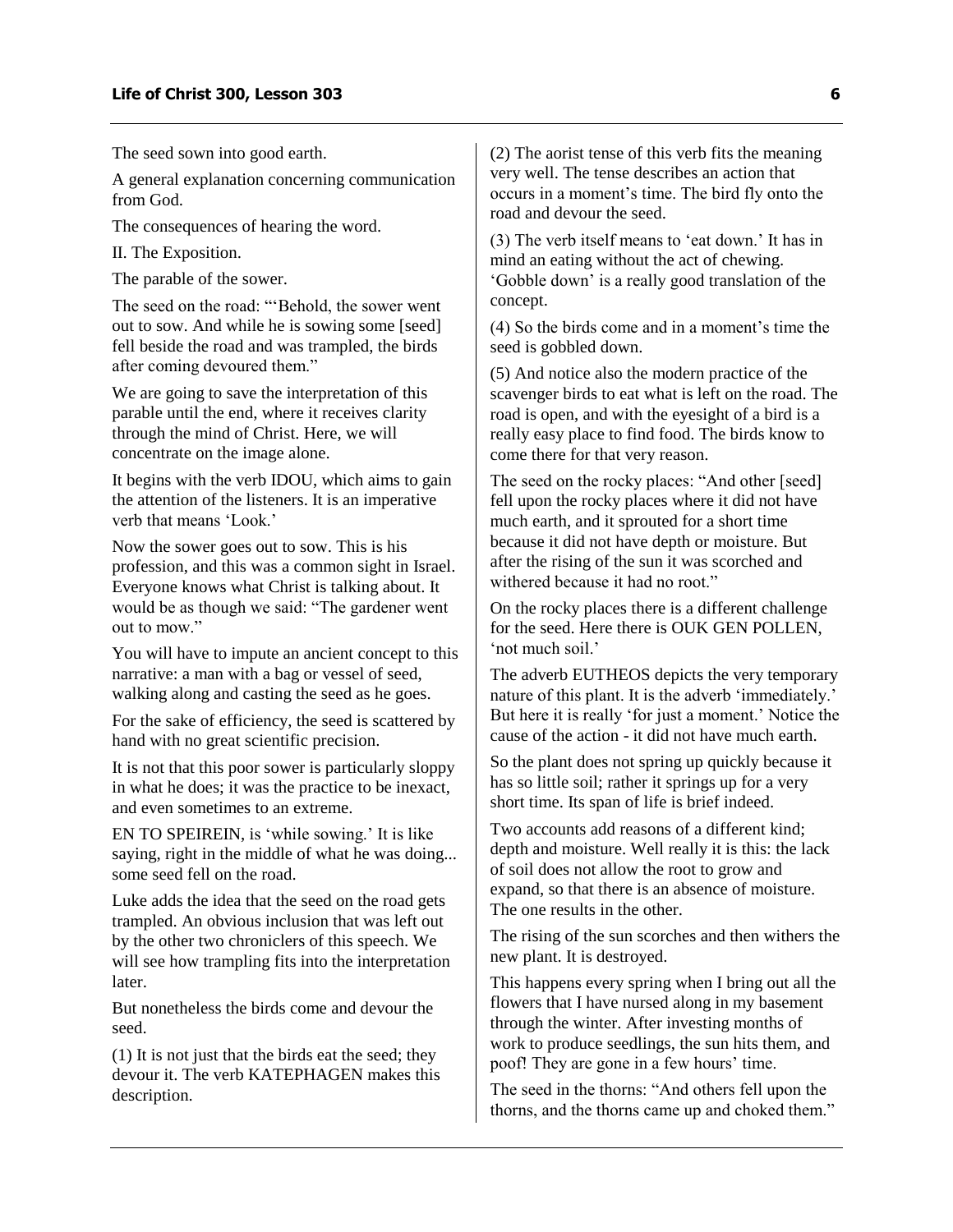This is a little more straightforward, and all of the accounts are in complete agreement as to the nature of the hazard.

The thorns choke the new plant; they steal its soil, they steal its water, they steal its sun. Because it is a young plant, it cannot compete.

"And still others fell upon the good earth and bore fruit, some a hundred, some sixty, and some thirty.'"

But of course the sower is bound to hit the right soil eventually, especially since that is his intent.

And the seed that falls on the good earth, the earth with the right amount of sunlight, rich with nutrients and the right amount of water - that seed is going to produce a healthy plant.

And the healthy plant always bears fruit.

Christ says that the plants produce varying amounts of fruit, but they do indeed produce fruit.

Christ's repeated proclamation: "And while saying these things, He was calling out, 'The one who has ears let him hear."

At the same time that He is stating the parable, Christ is calling out. This comes from Luke 8:8.

The present participle LEGON has its action occurring at the same time as the main verb EPHONEI. So the saying and the calling out happen simultaneously.

The content of Christ's call is simple, 'The one who has ears, let him hear.'

(1) So if you are able to hear, then you are politely commanded to listen.

(2) The polite command comes from AKOUETO; this is the Greek imperative of entreaty.

(3) Christ is telling anyone within earshot that they really need to hear this parable - that it is something of surpassing importance for them.

The interrogation concerning the parables.

The identity of the inquisitors. "And when He became somewhat alone, after the disciples came, those around Him and twelve interrogated him."

Now isn't this strange? Our Lord has finally found a way to get rid of the crowds. He tells one parable, and He becomes somewhat alone.

Mark 4:10 contains the reference: KATA MONAS. This prepositional phrase gives the idea that Christ has become somewhat alone; it is literally 'according to alone,' or 'after the pattern of aloneness.'

Even the disciples have wandered off during this brief parable - nobody at all thought it of surpassing profundity.

Remember that Christ has decided to employ the mode of communication that was popular among the Pharisees of the day.

Indeed, He may have done this in response to their accusations about His ministry. Because they accused Him of working from the authority of the prince of demons, He then adopted their method of teaching.

And this in turn caused the crowds to filter away! It was as if Christ had used tear gas instead of a parable!

Well, the smoke has cleared, and there are now just a few folks left; and his disciples thought that the parable was a good intermission, and so they went away too. But now they are back.

And they are said to interrogate Him; the participle EPEROTON comes from Luke 8:9. It means to 'question intensely.'

The big question. 'For what reason do You speak to them in parables?'

Yep, here it is. The big profound question from the disciples and those few who remained around Him.

And our understanding of this question should be tempered by the fact that Jesus gave this parable and everyone seemed to go away.

This is not so much a question of curiosity as one of accusation. You can perhaps see the scowls on their faces as they ask: "Why did you just do that?"

And you see how hard it is for us to fathom this situation, because in a historical irony, we are in love with parables. Since we love parables so much (indeed, perhaps too much), it is difficult for us to see the reason for the question.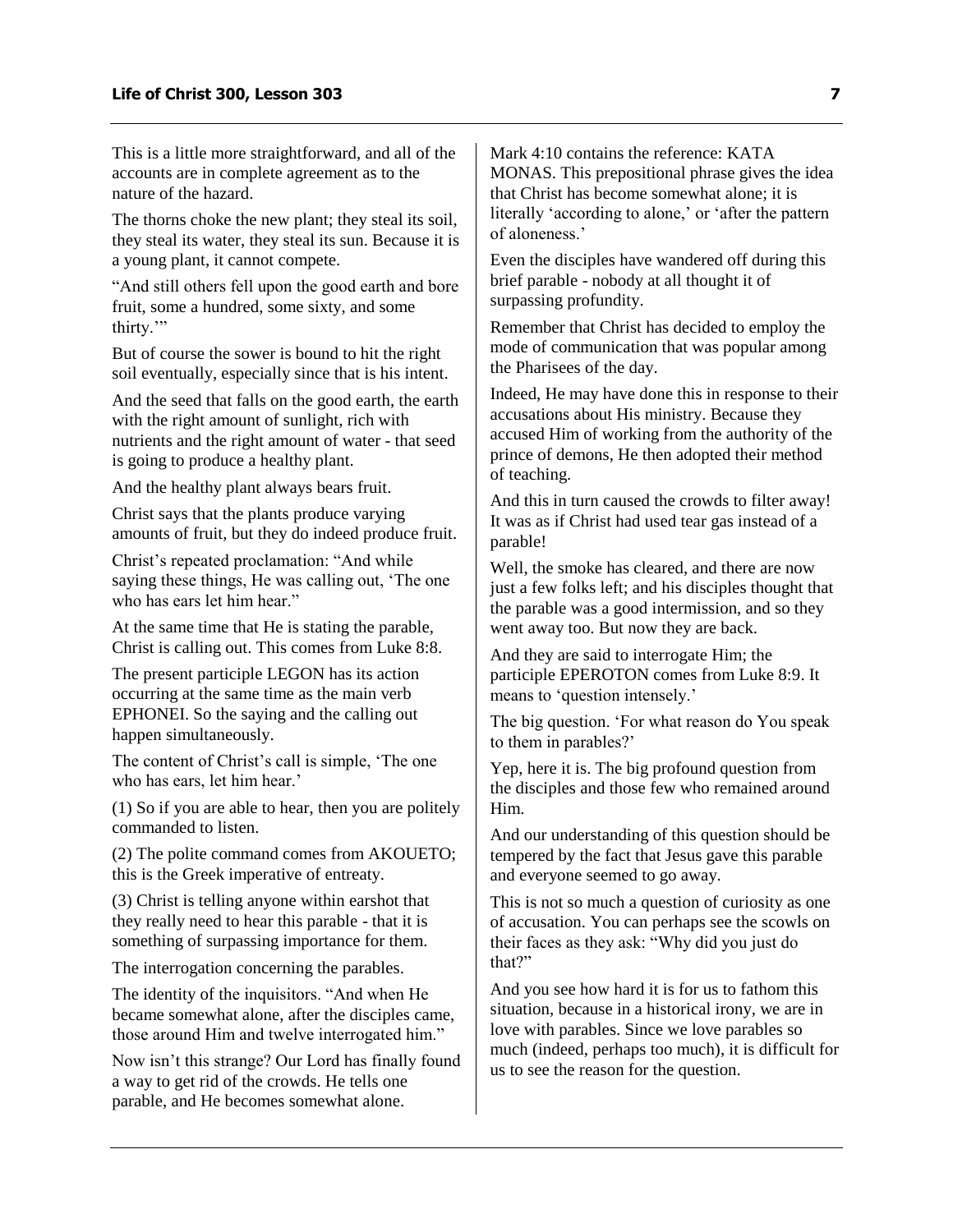But the disciples had a reason; they were now alone, and the crowds had dispersed, and they wanted to know exactly why Christ had shifted to the condescending teaching style of the Pharisees.

#### The Answer:

Distinctions among souls and the necessity of parables for some. "And formulating an answer, He said to them, 'Because has been given to you to know the mysteries of the kingdom of the heavens, but to those outside it has not been given and so everything comes in parables."

(1) Christ first formulates an answer; the aorist tense of the participle APOKRITHEIS does this. It shows that He gives at least a passing thought to the answer before He speaks it.

(2) The perfect passive indicative of the verb DIDOMI indicates a very strong action on the part of God. Together with the dative of advantage of the personal pronoun HUMIN, it is translated 'to you it has been given.'

(a) Now God is the one who produces this action; He has given the disciples the ability to know the mysteries of the kingdom of heaven.

(b) The perfect tense shows that this is a past action with lasting results. And this makes a great amount of sense, because anytime that you can perceive the plan of God for your life, it is going to have a wonderful result. So the perfect tense is important here.

(c) Now it is just to the disciples that this has been given... Well to the disciples and anyone like them.

· It is not that Christ chose them to be disciples and so God gave them some special perceptive ability.

· It is that because they chose to believe, God gave them certain spiritual assets for the perception of the kingdom plan.

(d) A further clue about this perceptive ability is in the phrase 'but to those outside.'

· This must be those outside of the direct will of God - those who are not believers, or, who if they are believers are also out of fellowship from God.

· The idea of fellowship was not foreign at all to the Jews. It was a part of their temple worship. If we could take a walk through the tabernacle today, its symbolism of the plan of God for mankind would be striking to those of us who understand it.

- The tabernacle is entered through a wide gate, 30 ft. across. Immediately to the front as one enters is the copper altar, which, together with its sacrifices, makes a striking depiction of salvation.

- Just 10 or 20 feet past this altar is the copper laver, which stands at the entrance to a smaller tent. The copper altar is the portrayal of confession, and it is necessary to confess one's sins before going any further in the plan of God.

- The smaller tent contains all of the elements which represent the post-salvation plan of God. Only the Levitical priests were allowed in this tent, and this in itself portrays an important observation on the plan of God: that though many are saved, not very many of those continue on in the plan of God.

- We have seen the word of God represented in the table of showbread. We have seen the work of the Spirit depicted in the golden lampstand. We have studied the portrayal of the works of righteousness in the incense altar. All of these are the elements in the Holy place, which represent the advance to spiritual maturity.

- The most holy place, or holy of holies and the holy place are separated by a thick veil, which conceals the indwelling presence of the Shekinah Glory. The most holy place is smaller still than the holy place. In fact, only one man, the high priest, was allowed into the holy of holies, and that man only once a year on the day of atonement. This place alone is reserved for Jesus Christ. The veil which separates the inner tent was split when Christ died on the cross, which was a sign to the Jews of the suspension of the dispensation of Israel.

- The writer of Hebrews states that the body of Christ (His life and death) forms a bridge into the most Holy Place, so that all might enter the plan of God, and advance to maturity, Heb 10:20-21.

- The furniture in the Holy place is arranged so that it complements the most holy place. All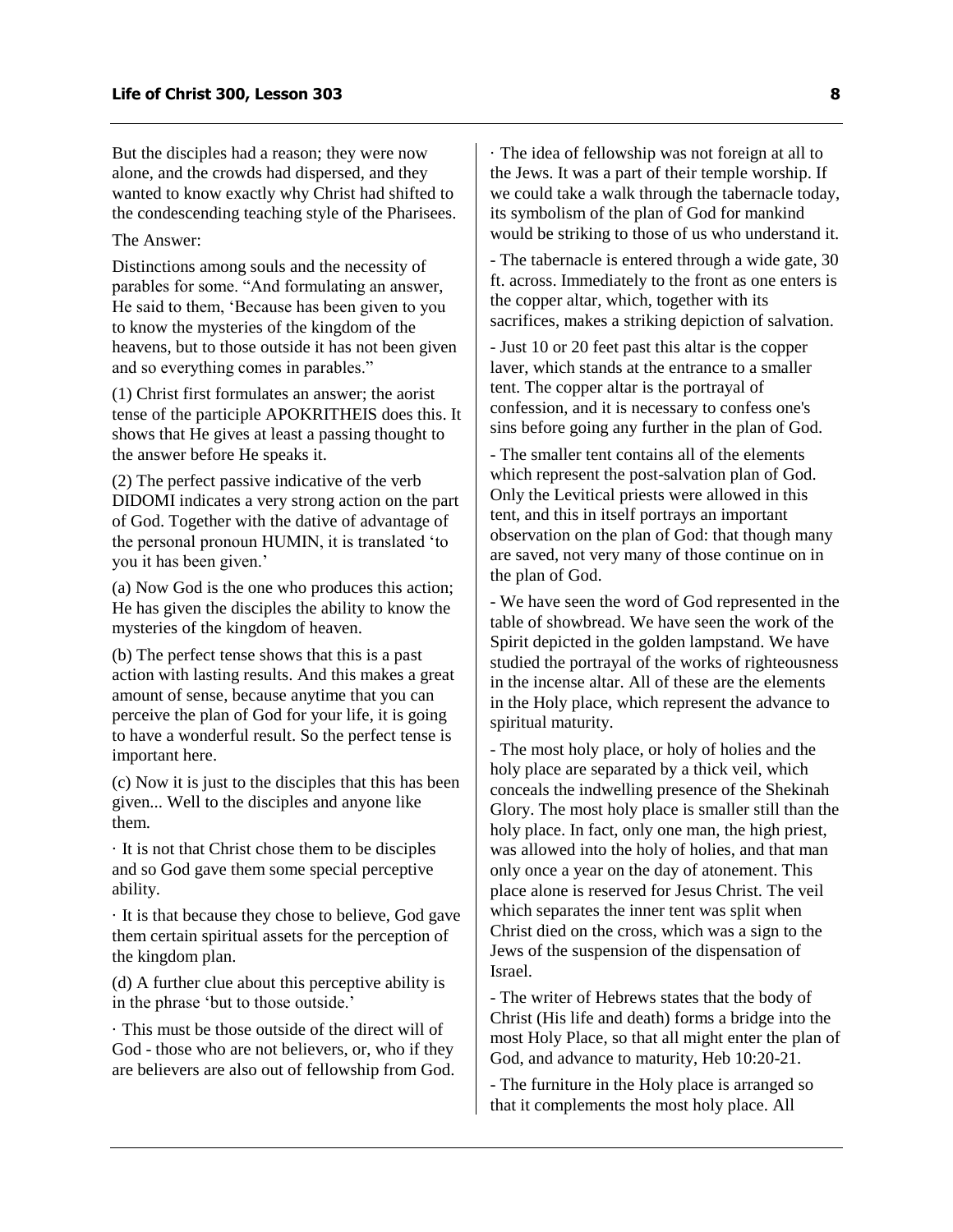believers are a reflection of what Christ Himself has accomplished. All believers depend on Him.

- Through the tabernacle the Jews had a wonderful portrayal of God's plan for their lives. This portrayal was a clear and accurate depiction of God's will for their lives. They were to come to know Him, and enjoy a relation with Him through understanding the Symbology of the tabernacle and its furniture. This Symbology was designed first and foremost for them in their time. Even though we may look at these things and know them even better because of our perspective through the completed canon of Scripture, they had plenty of information to understand and through it to know God and advance in His plan.

(e) Just to make this concept clear:

· People outside the plan of God have scar tissue on their souls.

· Because of this, they experience spiritual blindness; their repeated cycles in the cosmic system blind them to spiritual truths from the Bible.

· The cycle goes like this: they reject the person of God, and then they reject His word; the rejection of God's word demands a replacement, so they accept the cosmic counterfeits and lies provided by the devil.

· People inside the plan of God have certain spiritual assets that help them to perceive the spiritual information from God. The ministry of God the Holy Spirit is an example.

· The parable is designed to penetrate the armor of the cosmic counterfeits and lies.

(3) The reason for the parables is that some have at hand what they need to know the mysteries of the kingdom of heaven, while others do not.

(4) If you do not have what you need, then you need a parable.

The explanation of the consequences of rejection. "For whoever has, it will be given to him, and he will have in abundance; but whoever does not have, even what he has will be taken away from him."

(1) Let's begin by defining the haves and the have nots in this passage.

(a) The haves are those who have the spiritual assets related to the perception and intake of the word.

(b) The have nots are those who reside outside of fellowship with God, and are lacking what they need to process the word of God.

(2) The one who has will receive more, and in abundance. This is truly the blessings which are received on account of the fulfillment of the plan of God.

(a) Spiritual blessings, especially knowing God.

(b) Earthly blessings, like intellectual, business, professional, romantic and many other categories of prosperity.

(c) Eternal blessings, a multitude of ways in which God can bless you forever.

(3) The one who does not have will lose everything.

(a) The very fact that you are alive represents a fantastic opportunity to fulfill God's plan and experience the destiny that He has for you.

(b) And even greater opportunity exists for every believer in Jesus Christ.

(c) At the moment you are saved, your blessings for eternity are placed on reserve for you.

(d) If you fail to reach spiritual maturity, then you lose those blessings. What you have is taken away from you.

(e) You can never lose your salvation.

The prophecy of the negative volition of Israel. "For this reason I speak to them in parables, because seeing they do not see, and hearing they do not hear nor do they understand, and for them the prophecy of Isaiah is fulfilled, the one saying, 'In listening, you hear and definitely do not understand; and seeing you see and do not comprehend. For the heart of the people has become dull, and with the ears they barely hear, and they closed their eyes, otherwise they would see with their eyes and hear with the ears and understand with the heart and return and I would heal them<sup>"</sup>

(1) Christ begins by reiterating the reason for the parables. He talks about those who have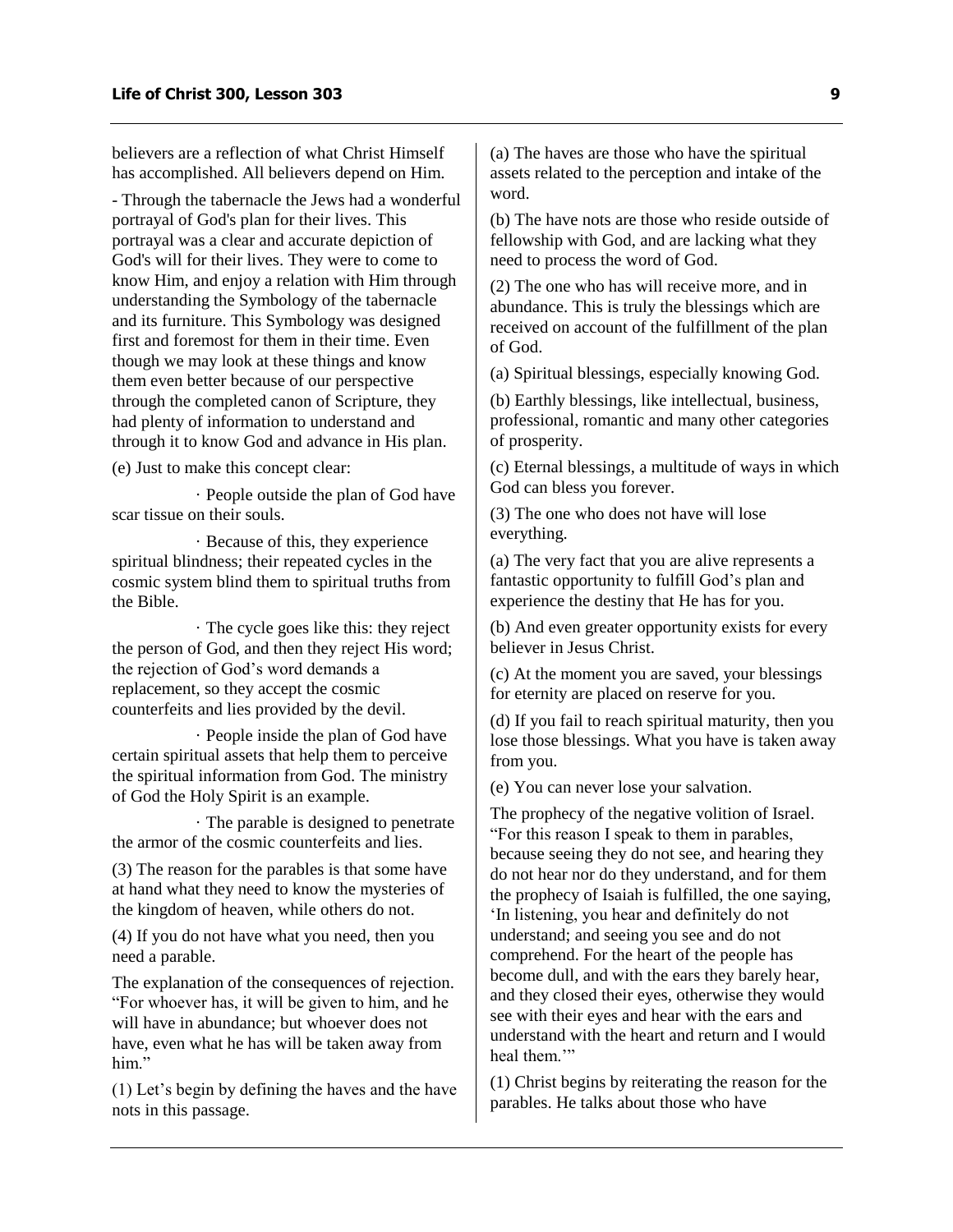accumulated scar tissue on their hearts so that they are spiritually blind and hard of hearing. (2) So they actually listen to what Christ has to say; the sound waves of His voice enter their ears, and their ears work; their eyes receive the information from observing His miracles. (3) But even with a great bombardment of information, they have no comprehension of what it really mean. They do not understand at all that this information could have a great impact on their lives. (4) The quote comes from Isaiah 6:9-10. (a) The translation of this passage is descriptive: · In the first line there is a double negative OU ME, which is very emphatic in the Greek. "Hearing you hear and definitely do not understand." · The same applies in the second line. It is not like they are just not paying attention; the malfunction goes much deeper than that. There is in fact no understanding whatsoever, either through the hearing or the seeing. · The aorist tense verb EPACHUNTHE shows the past action of the heart of the people becoming dull. But it is not in the perfect tense. This indicates that the situation is not irreversible. - You close your eyes when you do not want to as a voluntary action. favorite category of sin. · And notice now the order of things in verse fifteen: - See with your eyes or hear with your ears; - Understand in your heart; - Turn; - God does the healing. · Now this is the true pattern of grace. - Academic understanding of a concept; - Application wisdom of the same concept; - Repentance, or changing of the mind; - God responds in grace. (b) The context of the quote comes from the commissioning of Isaiah. Isaiah scrolls during the time of Christ.

· Their hearing has become BAREOS, which is weighty, burdensome, or difficult. It is such a burden to listen!

- These are the lazy thinkers - people who hate to listen to doctrine because it requires work. And boy is the world ever full of these.

- And this lets us know immediately that thinking about truth really does take work, and that God requires from us this work of thinking.

- This contains the aorist tense of AKOUO, 'to hear.' Again the aorist tense simply notes a past fact, but does say that this is an irreversible state. The grace of God is adequate to reverse this laziness.

· Their eyes closed, EKAMMUSAN. The aorist tense once again.

see something. Closing your eyes is portrayed here

- People who do not want the truth close their eyes to it. Perhaps it will hurt too much; perhaps they need the cover so that they can participate in their

(c) But it has some shadowy overtones for anyone who might be listening closely and checking their

(d) Go on to verses eleven and twelve in that sixth chapter of Isaiah, and you will see what I mean: "(11) Then I said, 'Lord, how long?' And he answered, 'Until cities are devastated and without inhabitant, houses are without people and the land is utterly desolate. (12) The Lord has removed men far away, and the forsaken places are many in the midst of the land.'"

(e) In other words, this is the commission of Isaiah that is to last until the fifth cycle of discipline comes upon the southern kingdom of Judah.

(f) And Christ adopts the commission of Isaiah for His own, and in the same moment identifies His generation with Isaiah's. Isaiah's generation was not a good generation at all.

(g) Isaiah 28:1-2 testifies to this: "(1) Woe to the proud crown of the drunkards of Ephraim, and to the fading flower of its glorious beauty, which is at the head of the fertile valley of those who are overcome with wine! (2) Behold, the Lord has a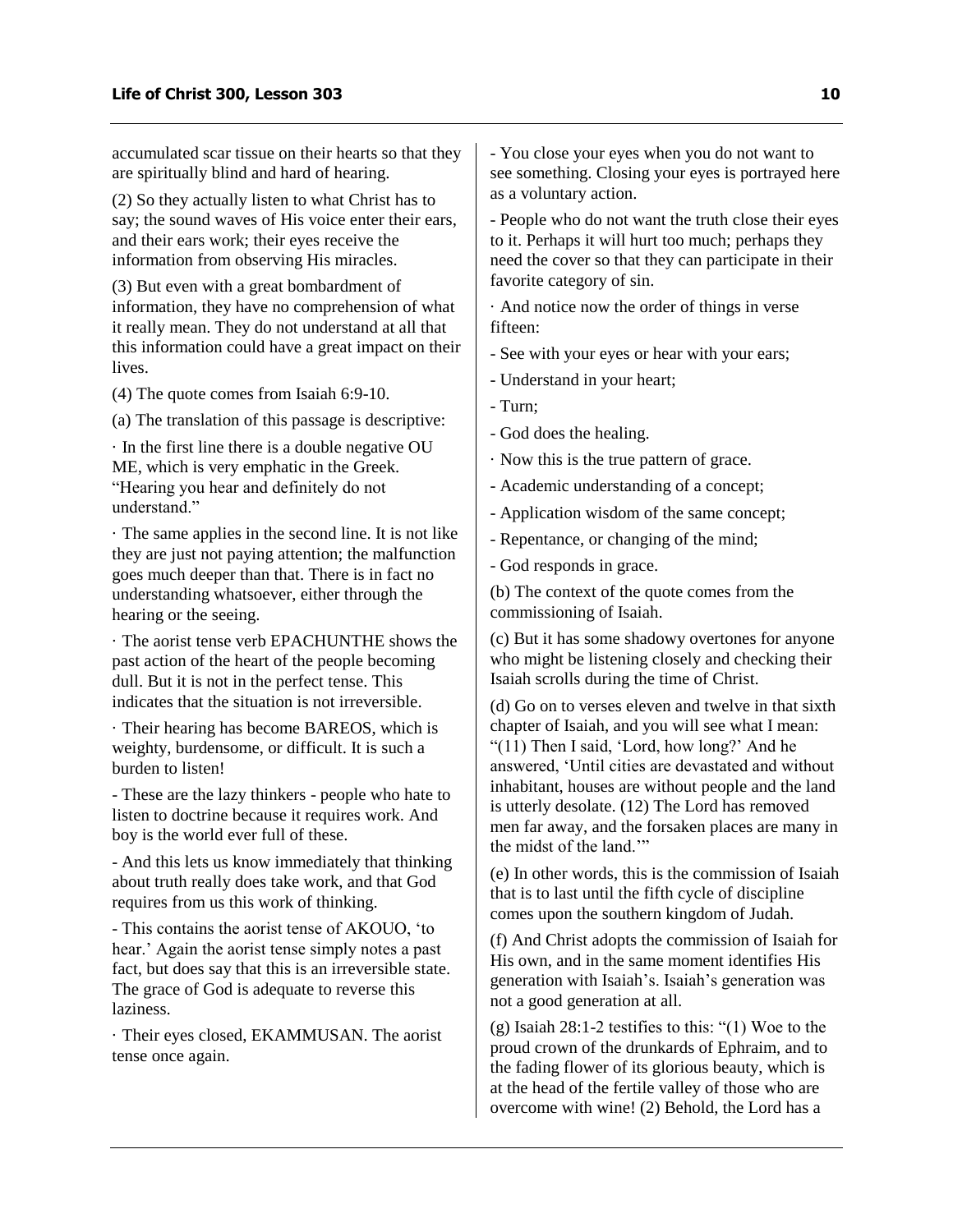strong and mighty agent; as a storm of hail, a tempest of destruction, like a storm of mighty overflowing waters, He has cast it down to the earth with His hand."

(h) Or verses seven and eight of that same chapter: "(7) And these also reel with wine and stagger from strong drink: the priest and the prophet reel with strong drink, they are confused by wine, they stagger from strong drink; they reel while having visions, they totter when rendering judgment. (8) For all the tables are full of filthy vomit, without a single clean place."

(i) And in the end the northern kingdom of Ephraim was utterly destroyed, and the southern kingdom of Judah nearly so.

(5) Your heart becomes dull through repeated cycles of cosmic involvement:

(a) Rejection of God's person, like denying that He is a loving or omnipotent God.

(b) Rejection of God's truth, which is a necessity after rejecting His person.

(c) Substitution of counterfeits and lies, to fill the vacuum left by rejecting the truth.

(d) The participation in the cycle of lust and unhappiness, leading to the weakening and destruction of the will.

(e) Each cycle of cosmic involvement dulls the heart even further, so that the condition worsens.

(f) It is most common for people in this category to identify that they have 'tried religion (or Christianity) and it did not work for them.' This is the motto of the dull of heart.

(6) It is worthwhile to take notice of the objective, which is stated in the end: "otherwise they would return and I would heal them."

The judgment of the disciples by Christ, they are categorized in the worst way. "And He says to them, 'you do not understand this parable, and how will you comprehend all the parables?""

(1) This was a parable that was so easy to understand. Well, Christ thought so. Notice that He did not interpret the parable the first time around; He does not do so because He thinks it is elementary in interpretation.

(2) But this was only the first of many parables. And if the disciples do not understand this easy and obvious one, how will they ever understand others which are potentially harder to understand?

(3) Furthermore, this is an entry-level parable; it is about comprehension of spiritual truth in the kingdom of God. If you do not have a grasp of grace perception mechanics, then it is moot to move on to other things.

(a) The two tenses of the verbs in this sentence (in Mark 4:13) work together to demonstrate the entry-level nature of this parable.

(b) The first verb is the perfect indicative OIDATE, which because of its meaning is translated as a present tense - 'You do not know...' So this is the present condition of the disciples' comprehensive ability.

(c) The second is the future active indicative of GINOSKO. These two, when taken together, show a necessary sequence. This parable must be comprehended first before going on to the others.

(4) This represents a hard rebuke of the disciples.

The blessing of sight and hearing for some. "But blessed are your eyes that see and your ears that hear. For truly I say to you that many prophets and righteous men longed to see what you see and they did not see, and to hear what you hear and did not hear." (From Matthew 13:16-17)

(1) Here is a grand dispensational distinction; here is a great advantage to those who live during the incarnation.

(2) The exclamatory adjective MAKARIOI proclaims a state of blessedness on the eyes and ears of the incarnation generation.

(3) But the blessing is a counterpoint to Isaiah 6:9- 10. It is only the eyes that see and the ears that actually hear which are blessed. There certainly must be perceptive comprehension in order the blessing to come.

(4) This is really the nature of much if not all blessing in the plan of God. Blessing requires comprehension.

(5) In order to receive your appropriate prosperity for time and eternity, you must comprehend the plan of God in all of its elements. You must have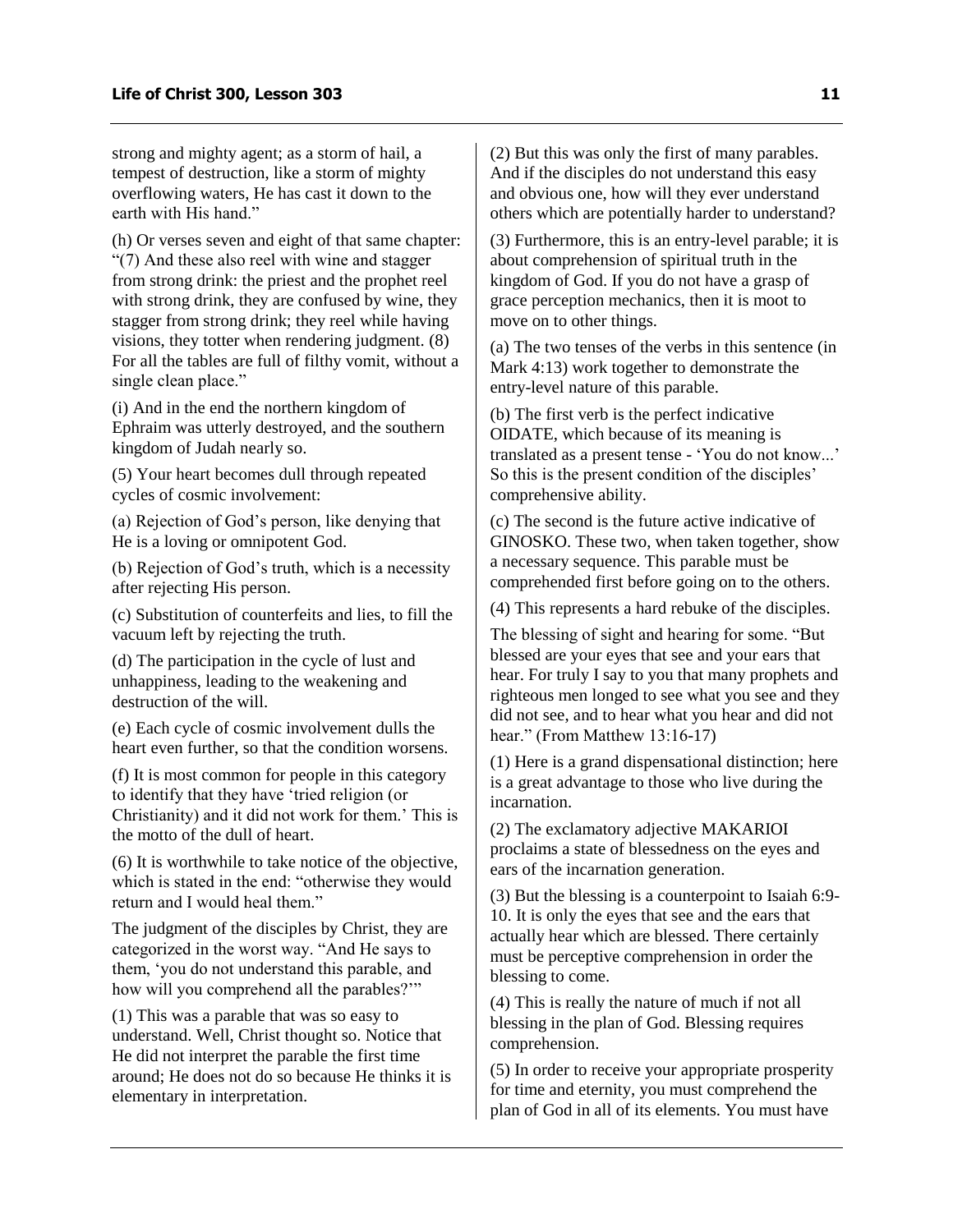that impact comprehension that brings change to your life and especially your mental attitude.

(6) The rationale is given is verse seventeen many prophets and righteous men longed to see what you see and they did not see, and to hear what you hear and did not hear.

(a) Christ begins it with a formula: 'Truly I say to you.' The first word is AMEN. The source for our English 'Amen,' the concluding word to our prayers. He does this get their attention - to tell them that what He is about to say is of transcending importance.

(b) This is an irony; for the prophets of the Old Testament did not see Christ with their eyes - they had no opportunity to take it to the point of impact comprehension.

(c) But they longed to see it. The verb is EPETHUMESAN - this means not only desire, but beyond desire. They had an inner fire to see the face of the Messiah, and to hear His voice. THUMEO means to burn like incense. When you add the preposition EPI to the equation, it comes out even stronger. This is an unquenchable and fiercely hot inner fire.

(d) And Christ does this in order to restore a proper sense of importance to the day and especially to the content of the parables.

(e) Because the disciples had taken the first parable lightly. There is evidence to conclude that they left right in the middle of it!

(f) So Christ rocks them a little bit here. What the prophets and righteous men of old would have given to be here now! Isaiah - Jeremiah - Hosea - David - Moses - what they would have given!

· When Isaiah prophesies in his eleventh chapter, how he urgently wished to see Him every day, functioning under wisdom... "Then a shoot will spring from the stem of Jesse, and a branch from his roots will bear fruit. The Spirit of the Lord will rest on Him, The spirit of wisdom and understanding, the spirit of counsel and strength, the spirit of knowledge and the fear of the Lord. And He will delight in the fear of the Lord, and He will not judge by what His eyes see, nor make a decision by what His ears hear..."

· When Jeremiah in his thirty first chapter predicted a new covenant for Israel, how he earnestly desired to be there on the day that Christ gave the details in His sermon on the mount. Jeremiah would have paid attention on that day!!!

· When David wrote the twenty second Psalm - he longed to be where the disciples would not tread at the cross. How he longed to hear his Savior say the all important words... "My God, My God, why have You forsaken Me?"

· When Job in the nineteenth chapter utters his reply to Bildad's accusation, you can feel the heat of his inner fire to be at the tomb with Maria of Magdala on the morning of the third day... "I know that my redeemer lives, and at the last He will take his stand on the earth."

Christ's Interpretation of the Parable of the Sower. "Therefore you yourselves listen to the parable of the sower. The sower sows the word. Everyone who hears the word of the kingdom and does not understand it, the evil one comes and snatches what has been planted in his heart, in order that they might not be saved after believing. This is the seed sown beside the road. And the seed sown upon the rocky places, this is the one who hears the word and immediately receives it with joy, believing for a while, but he has no root in himself but is short-lived, and after tribulation comes or persecution because of the word, immediately he stumbles. And the one sown into the thorns, this is the one who hears the word, and the care of the world and the distraction of wealth or the lust concerning the rest chokes the word and he becomes unfruitful. And the seed sown upon the good earth, this is the one who hears the word and understands, who indeed bears fruit and makes a hundred, and sixty, and thirty.' And He was saying to them, 'The lamp does not come in order to be placed under a bushel, or under a bed, is it? Isn't it [brought out] in order to be placed on a lampstand? For it is not a secret unless in order to be revealed, nor does a secret exist, but to come to light. If anyone has ears to hear, let him hear!' And He was saying to them, 'See that you hear. In what measure you measure it will be measured to you and it will be increased to you. For who has, it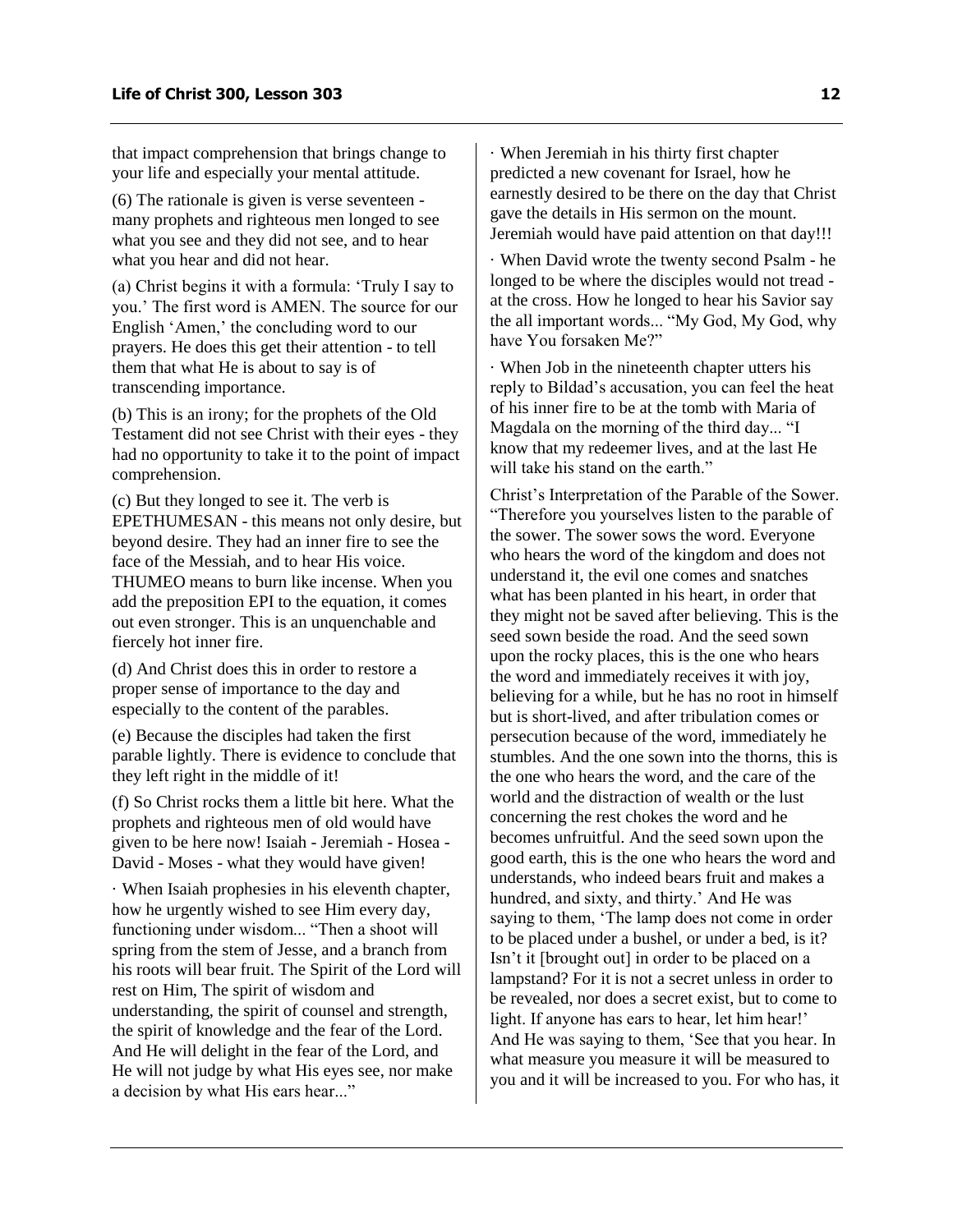will be given to him; and who does not have, even what he has will be taken from him."

The introduction.

Our Lord begins with an exhortation to listen. Again, He wants them to pay attention to what He has to say.

He employs the intensive use of the personal pronoun, adding HUMEIS to the built-in pronoun of the verb, translated 'You yourselves.'

(1) Here is an exhortation to take personal responsibility for what is heard.

(2) No one can advance to spiritual maturity for you. Only you can take yourself there.

(3) God requires you to become autonomous in the spiritual realm, passing your own tests with the truth that is in your own soul.

(4) This represents the second admonishment against laziness in this passage.

(5) This is the truth of the matter: we all stand alone at the judgment seat of Christ; we will each of us be responsible for our own spiritual journeys.

The sower sows the word; this is the key that unlocks the parable. Seed the gospel.

The seed on the road. "Everyone who hears the word of the kingdom and does not understand it, the evil one comes and snatches what has been planted in his heart, in order that they might not be saved after believing. This is the seed sown beside the road."

This sort of rings a bell... 'hearing and not understanding.' This comes right from the quote in Isaiah.

The reason for the lack of understanding lies with the scar tissue on the heart of the hearer. It is not the fault of the evangelist that the gospel has not been understood.

This tells us that the gospel has a limited shelf life in the heart; that the devil will snatch away what is left on the road.

And it tells us that the seed of the gospel is not implanted and cannot grow until there is understanding.

It is certain that the devil has various ways of devouring the word, so that it is taken away from the attention of the hearer.

Now this is prevention on the part of Satan; at no time is this person saved, even though there is an attempt at evangelism here.

Luke 8:12 contains the phrase HINA ME PISTEUSANTES SOTHOSIN.

(1) HINA is a particle which introduces a purpose clause. This indicates the purpose of the snatching away.

(2) The aorist participle PISTEUSANTES depicts an action which occurs prior to the main verb SOTHOSIN. So the believing occurs before the not being saved.

(3) By placing the negative adverb ME before the participle, the negation is intended to govern the entire phrase, so that it is really 'after not believing, they might not be saved.'

(4) The point is that Satan does not want this person to believe and as a result be saved.

In the original telling of the parable, Luke also included the idea of trampling with the snatching away. In no gospel is this specifically explained.

(1) But we can impute a good idea to it, if we are careful. Trampling is an action of disrespect.

(2) If your nice coat falls from the coat rack, and people tread on it, they are not respectful of your property, especially if the action is intentional.

(3) The devil tramples the seed on the road; it maligned by him before it can be understood.

The seed on the rocks. "And the seed sown upon the rocky places, this is the one who hears the word and immediately receives it with joy, believing for a while, but he has no root in himself but is short-lived, and after tribulation comes or persecution because of the word, immediately he stumbles."

Now this person believes. They are said to EUTHUS META CHARAS LAMBANON AUTON - 'immediately receiving it with joy.'

The participle LAMBANON portrays an action simultaneous with AKOUON, 'hearing.' So this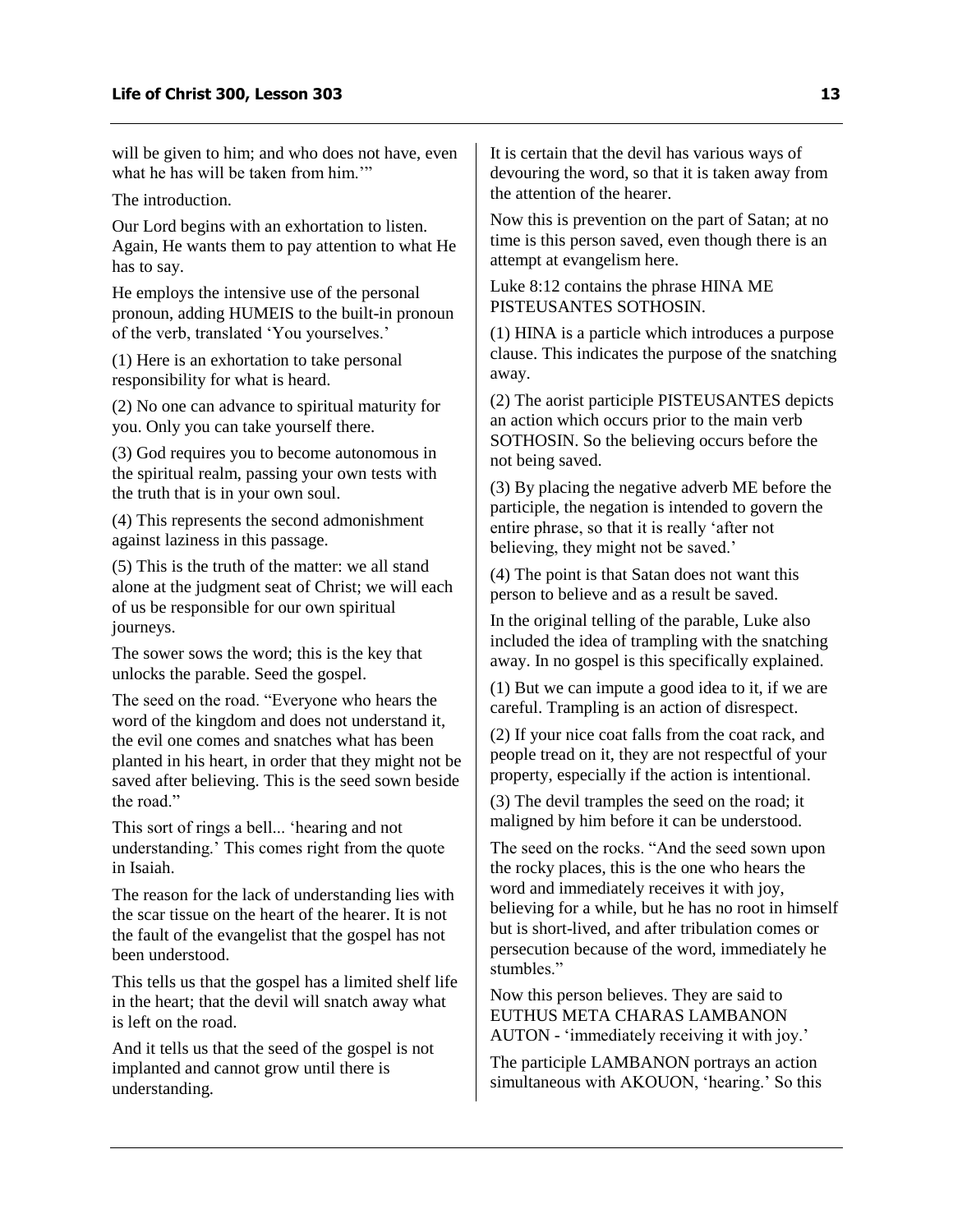one hears the word and immediately, right at the same time, believes.

The prepositional phrase META CHARAS AUTON tells us that the individual in question accompanies his decision to believe in Christ with joy. He is glad to have salvation.

Just to make things really clear, Luke includes the phrase PROS KAIRON PISTEUOUSIN 'they believe for a short while.'

(1) This is the sustaining of belief beyond salvation; they continue in grace orientation.

(2) Salvation is no longer an issue. It is sealed and secure forever at the moment of initial belief in Jesus Christ.

(3) We can define post-salvation belief here as the continuation of positive volition.

The development of root is analogous to the intake of Bible truth. Metabolized truth in the soul is the root system of the new believer.

Persecution and tribulation are the scorching suns of any believer's life. It takes deep roots indeed to endure them.

Notice especially the phrase in Mark 4:17, DIA TON LOGON - 'because of the word.'

(1) This is an ironclad guarantee; when the word is implanted, persecution is sure to follow.

(2) It is Satan's plan to persecute new believers. He wants their new faith destroyed, so that they will not advance to the witness stand of maturity and give a testimony of love for God against him.

(3) If you are a new believer, you had better prepare yourself, because people are going to come out of nowhere and test you. Every time that someone makes a good decision to follow God, Satan immediately makes plans to shine a scorching sun on that person's faith.

(4) God is faithful, and He will not allow you to be persecuted or tested in any way beyond your capability. But you must use your time in order to take hold of the grace that God has provided for that day.

(5) Look: if God provides the grace, and you decide against it, then God is not responsible for your spiritual demise. You are.

(6) The grace is provided from the very beginning, but you must take hold of it, and be persistent in its pursuit.

The seed in the thorns.

This the straightforward one. The believer becomes distracted by the things of this world.

(1) There is the MERIMNAI of this world. These are worries and anxieties. There are two ways to take care of the details of life.

(a) By responsibly tending to them with a relaxed mental attitude about the outcome.

(b) By excessive worry, even when you are not working toward the objective.

(c) The worries of life are the details of life: logistics, what people think of you or did to you, how you look, how well you are aging, how well your car is running. Anything that is tied to this world - what Mark's gospel (4:19) calls TOU AIONAS.

(2) There is also the PLOUTOU. These are the riches - things above and beyond salvation.

(a) Getting rich is a pursuit that is certainly tied to this world, since none of the worldly riches that you accumulate will go to eternity with you.

(b) Accumulating wealth in this world is one of the all-time emptiest of pursuits. That is, if it is accumulated for the purpose of wealth itself. God is not impressed with your accumulation of wealth or material goods. None of it can possibly add up to heavenly good.

(c) The accumulation of wealth and the pursuit of materialism takes time, and it adds up to nothing at all.

(d) But there is nothing wrong with being rich... as long as there is no compromise whatsoever in the spiritual realm.

(e) God actually blesses people with wealth and material gain, and others come by it through hard work without compromising their relationship with God. These blessings are meant to be enjoyed.

(f) Sometimes God gives material and monetary prosperity as a responsibility in giving. He usually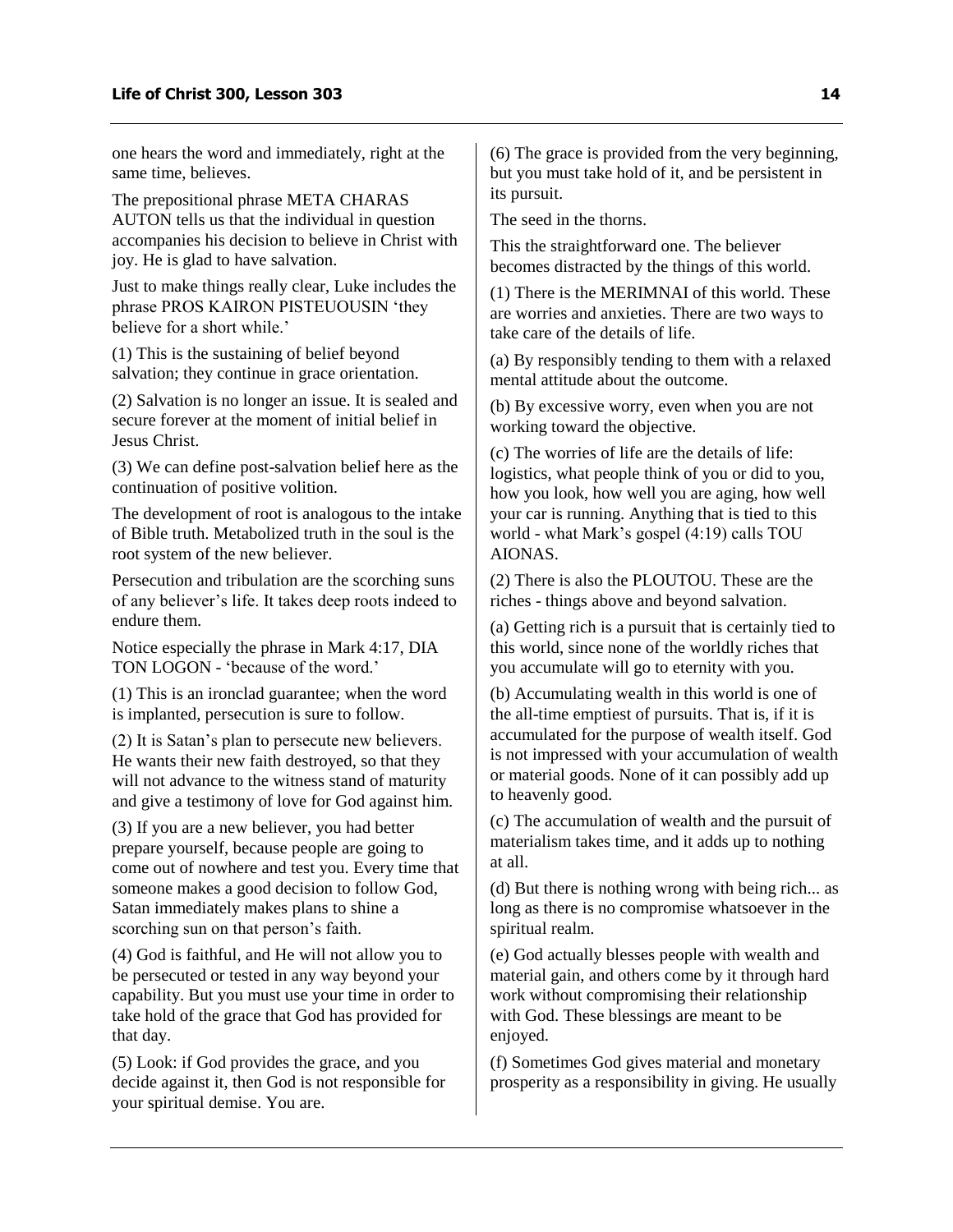makes it clear when there is a match between what He has given and a special ministry need.

(3) Finally there is the remaining EPITHUMIAI. These are lusts.

(a) This compound word designates the idea of illicit lust. The preceding categories may have legitimacy in moderation, but this is when you want something that you cannot morally have.

(b) Of course the pursuit of illicit and immoral gain is not only a distraction but it keeps you from fellowship with God for the duration of the pursuit.

No matter what the category, all of these things add up to distraction; the time spent in pursuit of these things is not worth it, and takes away from concentration on God.

This all adds up to loss of reward at the judgment seat of Christ. And really, it doesn't matter what distracts you, because whether it is cares of this life, the pursuit of riches, or even illicit lust, it is not worth it.

The riches to be gained in your heavenly reward so exceed what you can accumulate in this life, that there is no point of comparison. The rewards of the next life are exceedingly and abundantly beyond what we could ask or imagine.

A summary of the bad earth.

You need to understand that each of these conditions add up to bad decisions on the part of the individual who loses out.

On the part of the road-seed, there is the bad decision not to understand what is heard, and the devil takes advantage of that bad decision.

On the part of the rocky-place seed, there is the bad decision to neglect the development of the root system, so that devil can scorch them with persecution.

On the part of the thorn-seed, there is the bad decision to become distracted.

Therefore understand that the analogy compares soil with bad decisions. You make your own soil by your own decisions in life.

It is never just bad luck that someone's faith is devoured or scorched or choked out. It is their bad decision to allow the enemy to take advantage of them to the point where their faith is destroyed.

The seed on good earth.

The good earth therefore is the believer who makes good decisions and sets his or her priorities straight.

This good earth produces fruit. This is a picture of plant reproduction. Christians with their priorities straight reproduce themselves; that is, they are productive in the Christian realm because of their great success.

These people are happy, and God has blessed them with blessings appropriate to their lives. They are beacons of light to the world because of their success in fulfilling the plan of God.

But there is even greater production in the realm of blessing for time and eternity.

Some Applications of the Parable to Evangelism.

There is in reality one evangelism strategy here, and two transition strategies.

People get fouled up in three ways:

(1) They listen to the gospel, but refuse to understand it.

(2) They believe in the gospel, but refuse to grow and develop their newfound faith.

(3) They believe in the gospel and grow some, but then they become distracted by the world.

With regard to the first category, the one thing you must do is persist in the giving of the gospel, and especially pray that God might intervene in that person's life to bring their attention to the truth again and again. Of course, you must always respect their free will, and if they do not want to listen to the gospel and are tired of the subject, then leave it until God works in their lives.

With regard to the second category:

(1) You must be prepared to answer their transitional questions, such as:

(a) What happened when I believed?

(b) What should I do if I sin?

(c) What is required of me now that I am a believer?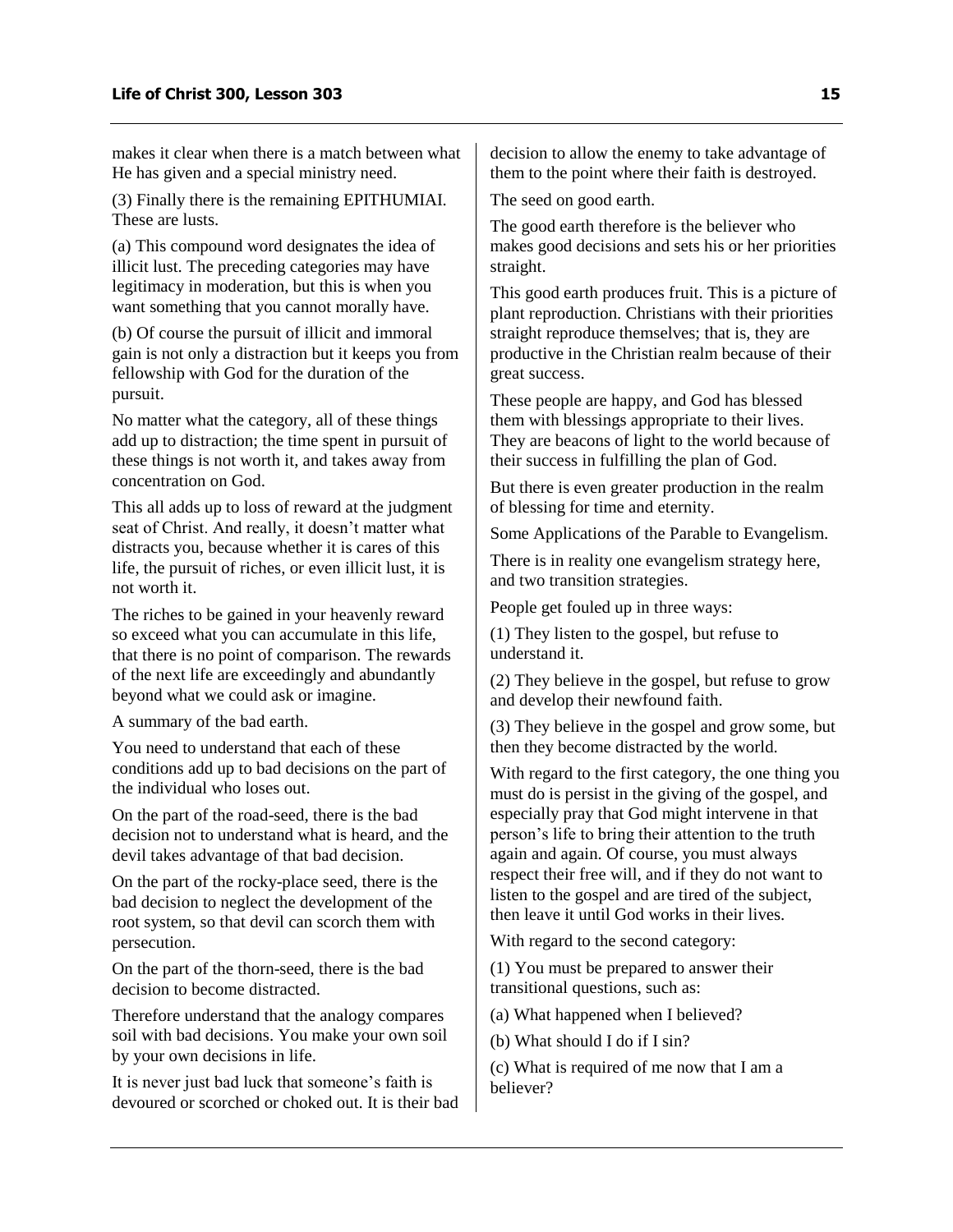(d) Can I lose what I have gained through belief in Christ?

(2) You should be prepared to motivate them by developing in them a personal love for God.

With regard to the third category:

(1) This is less transitional, because the distraction syndrome may not manifest itself for years into a person's Christian walk.

(2) If they will not come to Bible class ( and they know they should), then there is a challenge there.

(3) The best thing that you can do is be a personal demonstration of the benefits of the life dedicated to the truth. Let them see by the fruit of your Christian life that living day by day in the truth is a really wonderful thing.

(4) If they see the difference between your mental attitude and theirs, and understand the difference between your quality of life and theirs, then it is easy to mark the reasons for them.

(5) Never do this in a self-righteous or 'I told you so' attitude.

A general explanation concerning communication from God.

"And He was saying to them, 'The lamp does not come in order to be placed under a bushel, or under a bed, does it? Isn't it [brought out] in order to be placed on a lampstand? For it is not a secret unless in order to be revealed, nor does a secret exist, but to come to light. If anyone has ears to hear, let him hear!' And He was saying to them, 'See that you hear. In what measure you measure it will be measured to you and it will be increased to you."

Mark 4:21 describes Christ as speaking this last part constantly; this is the force of the imperfect tense verb ELEGEN. This was not just a one time saying of Christ; He spoke this often.

So Christ often reminded His disciples of the principle of the lamp and the lampstand.

This reminder is put into action by means of two questions and then the principle that answers the questions.

(1) The questions work together as a team; the first question expects a 'no' answer, while the

second expects a 'yes'. The combination is effective because it allows Christ's listeners to walk through the conclusion with Him.

(2) The principles are twins, two principles stating the same things twice.

(a) The first is a silly question, designed to catch attention by its silliness: "The lamp does not come in order to be placed under a bushel, or under a bed, does it?" This creates a need for correction.

(b) The second is a reality question, designed to fill the void created by the first: "Isn't it [brought out] in order to be placed on a lampstand?"

(3) The principle applies the metaphor of the lamp and lampstand to the truth, and especially to kingdom mystery doctrine.

In this metaphor, the lamp is the kingdom mystery doctrines that Christ has just recently revealed, starting with the Sermon on the Mount. So He has lit the lamp and it is now out.

How silly to light a lamp and place it under a bushel, or under a bed. The purpose of the lamp is to give light, and so it is always placed to best advantage to fulfill the purpose.

For many long ages the mystery doctrine of the kingdom was a hidden secret. It existed so as to come to light, but at the proper time. God never has a secret unless He intends to reveal it.

Although God the Father knew the content of the kingdom mystery doctrine a long time before it was revealed, He let Old Testament saints know of its existence in order to motivate them.

This is the proper follow on to the principle of the prophet's longing. That so many prophets longed to see the Messiah reinforces this principle.

Then Christ gives his standard phrase, the one He had been shouting throughout the parable of the sower: "If anyone has ears to hear, let him hear!"

Because He picks this up again here, and because this was iterated throughout the Parable of the Sower, you can understand this pretty well as a device to point attention backward to that body of information.

Because the prophets longed to see what you have seen, and because God has now placed this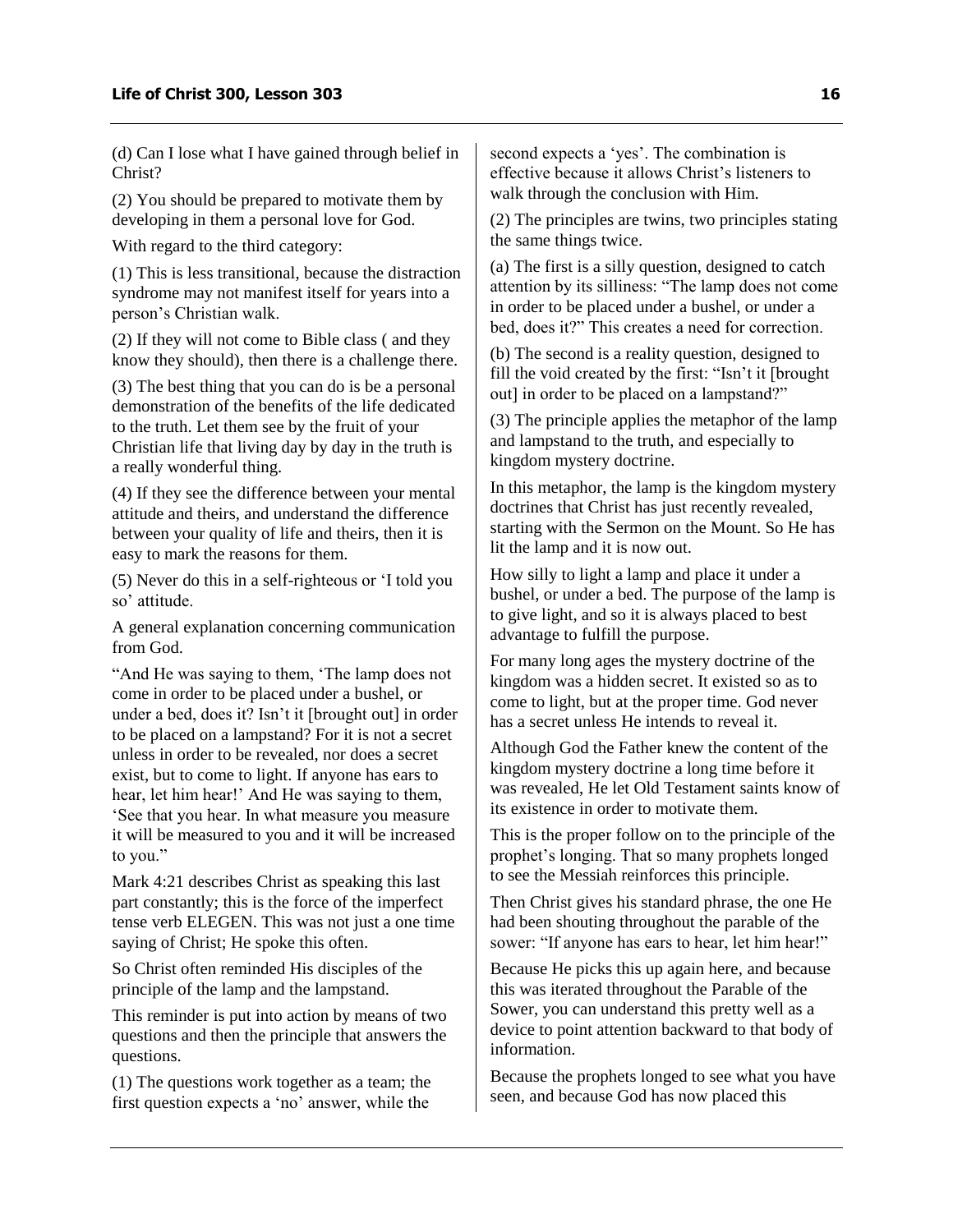kingdom mystery doctrine on a lampstand, pay special attention to these parables.

Christ is no longer shouting this phrase out to the crowd, but rather to His disciples and just a few others only. It is exclamatory by nature, providing the final emphasis to the necessity of the parable.

The consequences of hearing the word. "For who has, it will be given to him; and who does not have, even what he has will be taken from him.""

And here He makes a final point: that understanding and applying kingdom mystery doctrine certainly will have eternal consequences.

If a believer from Christ's time entered eternity with his soul full of kingdom mystery doctrine and his life full of a testimony for Him, then reward would be given.

If anyone from Christ's time entered eternity without it, then there would be loss.

For the unbeliever, a permanent loss of opportunity and potential relationship with God.

For the believer, the loss of reward.

2 Timothy 2:4-5. "(4) No soldier on active duty entangles himself in the affairs of everyday life so that he may please the one who enlisted him as a soldier. (5) Furthermore, if anyone competes in the athletic games, he does not receive a winner's crown unless he trains according to the rules."

Romans 8:18, "For I consider the sufferings of this present time are not worthy to be compared with the glory that is to be revealed to us."

The Order of the Morning Star is an example of that future glory, and why we must train like we are in the military now:

The order of the morning star is given to the believers who undergo evidence testing under the personal supervision of Satan, and who persevere even unto the end.

Our lord's testing in the desert is the pattern after which we follow. The royal title of Jesus Christ for the church age is "bright morning star", given for his perfect performance in the desert.

(1) Revelation 22:16, "I, Jesus, have sent My angel to testify to you these things for the churches. I am the [spiritual] root and the

[physical] offspring of David, the bright morning star."

(2) Numbers 24:17, "A star shall come forth from Jacob." (from Balaam's prophecy).

(3) Matthew 2:2, "Where is He who has been born King of the Jews? For we saw his star in the east, and have come to worship Him."

(4) 2 Peter 1:19, "And so we have the prophetic word made more sure, to which you do well to pay attention as to a lamp shining in a dark place, until the day dawns and the morning star arises in your hearts."

By following in the footsteps of Christ all the way through evidence testing, you receive the same reward, under the title of Jesus Christ. This reward includes the following.

(1) A uniform of glory, Revelation 3:4,5, "But you have a few people in Sardis who have not soiled their garments; and they will walk with Me in white; for they are worthy. He who overcomes shall thus be clothed in white garments... and I will not erase his name from the book of life."

(2) Presentation to God the Father and the elect angels in a heavenly honors ceremony during the tribulation.

(a) Revelation 3:5. "...and I will confess his name before My Father, and before His angels."

(b) Colossians 3:4, "When Christ, who is our life, is revealed, then you will also be revealed with Him in glory."

(3) A royal title, Revelation 2:17, "To Him who overcomes... I will give him a white stone, and a new name written on the stone which no one knows but he who receives it."

(4) The provision of hidden manna, Revelation 2:17, "to him I will give some of the hidden manna."

(a) The original manna was the logistical provision to Israel for the wilderness journey.

(b) Since that time, manna came to represent spiritual as well as logistical provision. Psalm 105:40 does this, as well as Ezra in Nehemiah 9:20.